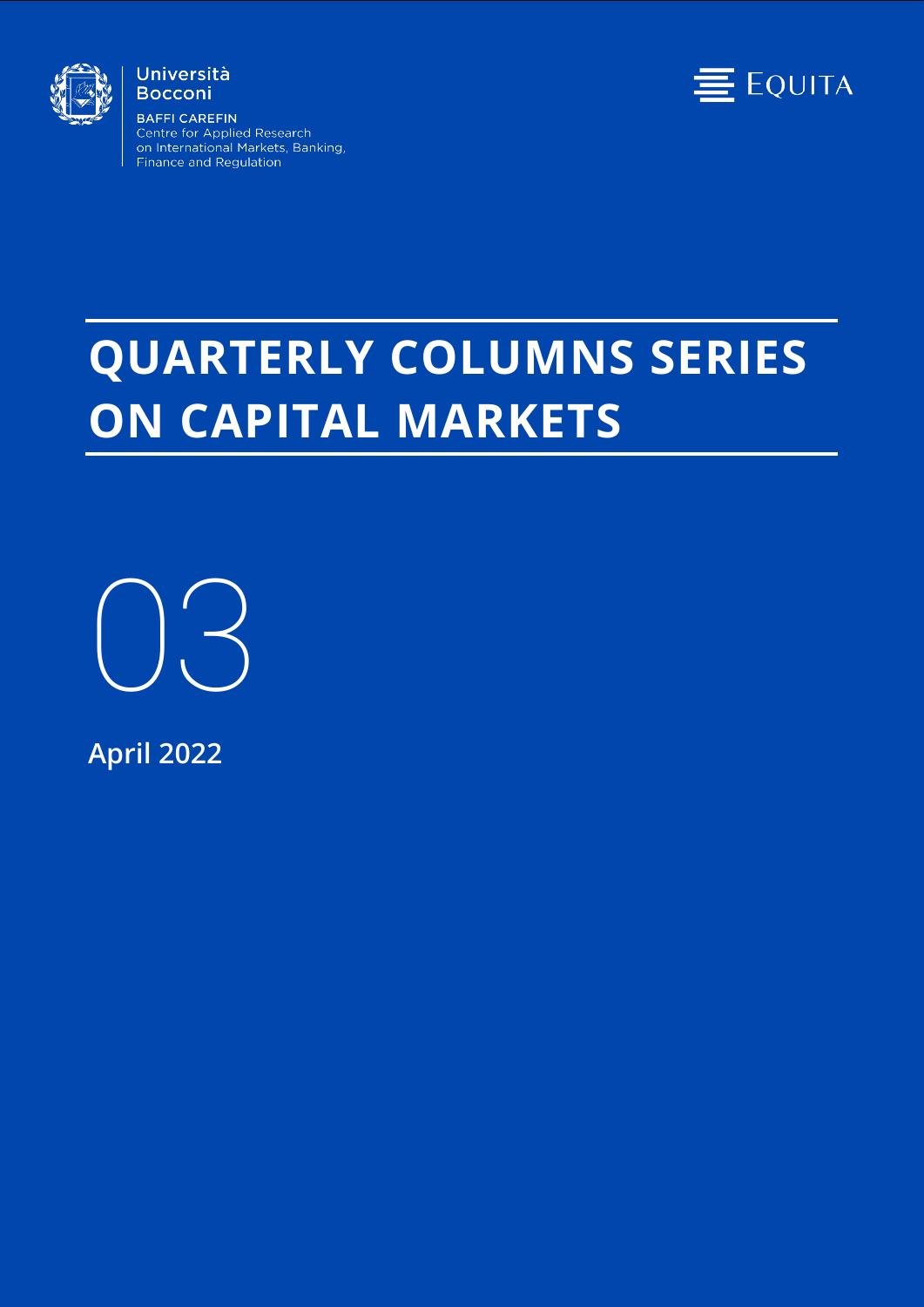## **Contents**

| Firepower: the amount of resources deployed to fight the effects of the |  |
|-------------------------------------------------------------------------|--|
|                                                                         |  |
|                                                                         |  |
|                                                                         |  |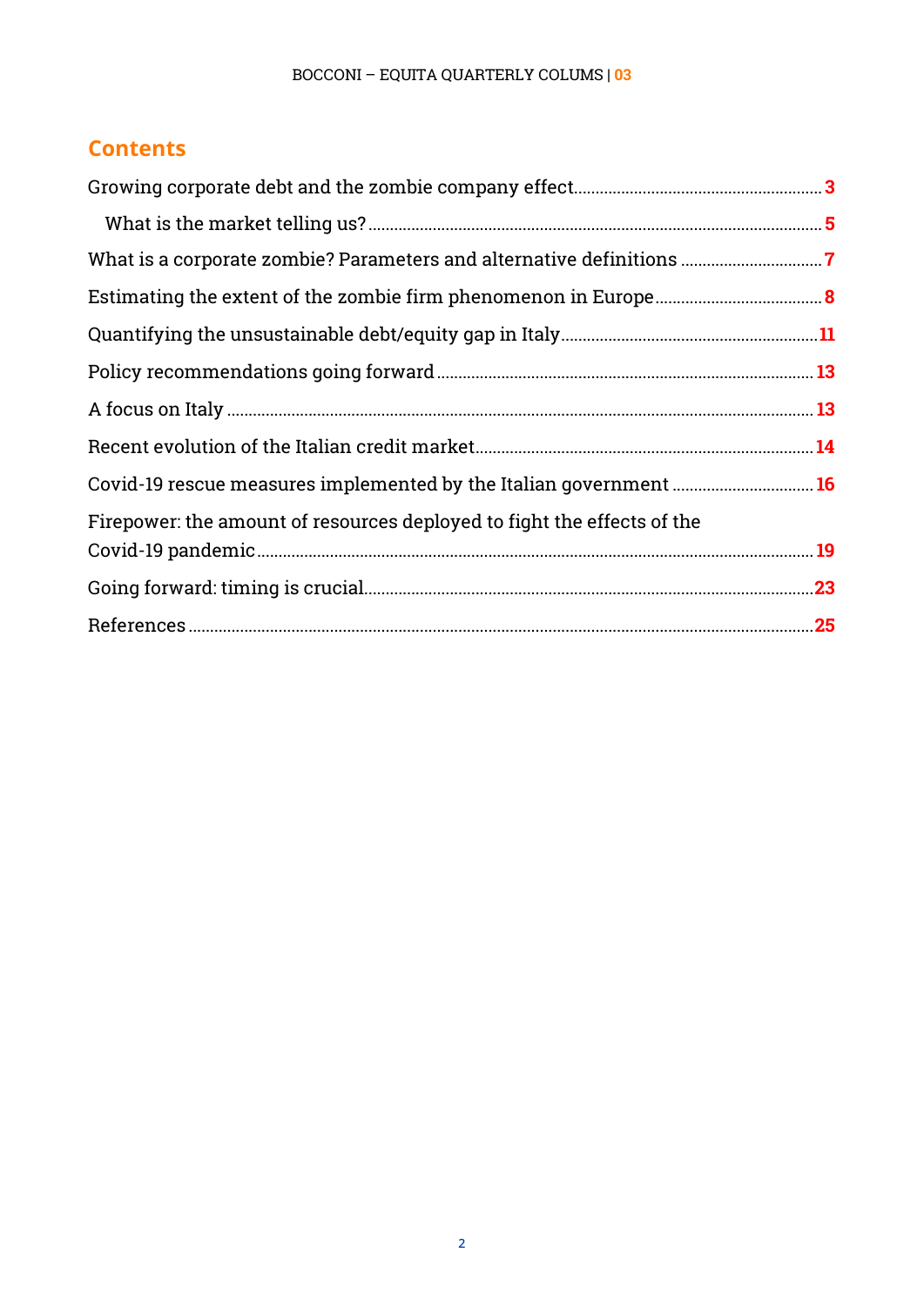## <span id="page-2-0"></span>**Growing corporate debt and the zombie company effect**

prof**. Stefano Caselli**, prof. **Stefano Gatti**, Bocconi University; **Carlo Chiarella**, CUNEF Universidad; **Marco Clerici**, **Francesco Asaro**, **Francesco Botti**, Equita.

The Covid-19 pandemic has hit already undercapitalised and excessively leveraged European companies hard. As a result of the lockdowns in the spring of 2020, demand plunged for many businesses and their sources of earnings dried up. At the same time their costs increased, as their productivity and capacity dropped due to containment measures, supply chain disruptions and generalised uncertainty.

Due to the liquidity drains and the erosion of equity capital caused by the major economic shock associated with the pandemic and its containment measures, unprecedented monetary, fiscal and prudential policies were needed to help firms cope with the crisis and protect jobs. The ultimate aim was to prevent otherwise solvent firms from shutting down or going bankrupt.

More specifically, national governments' interventions included direct financial support in the form of grants, as well as guarantees for loans and moratoria from bankruptcy and loan repayments. These measures have proved crucial to preserve favourable credit market conditions, support bank lending to businesses and prevent a wave of insolvencies of otherwise viable and productive firms.

However, while allthese relief measures provided vital support to the economy and ensured the survival of many businesses in the short term, given the emergency, they did not explicitly intend to separate viable firms from non-viable ones, or to address the impending erosion of the companies' equity base. On the contrary, coming in the form of debt, all these measures multiplied corporate indebtedness (see Figure 1), raising default risk in the medium term (Crouzet and Tourre, 2021) and potentially deterring firm investment (Hennessy et al.,2007; Demmou et al., 2021) and slowing the pace of economic recovery (Kalemli-Ozcan et al., 2018).





*Source: Bank for International Settlements*

Therefore, the same policy measures may have supported not just otherwise viable firms, but also firms that cannot sustain their business over time but continue operating, artificially kept alive by cheap credit and debt forbearance  $-$  i.e., *zombie* companies. This has in turn raised the question about a rise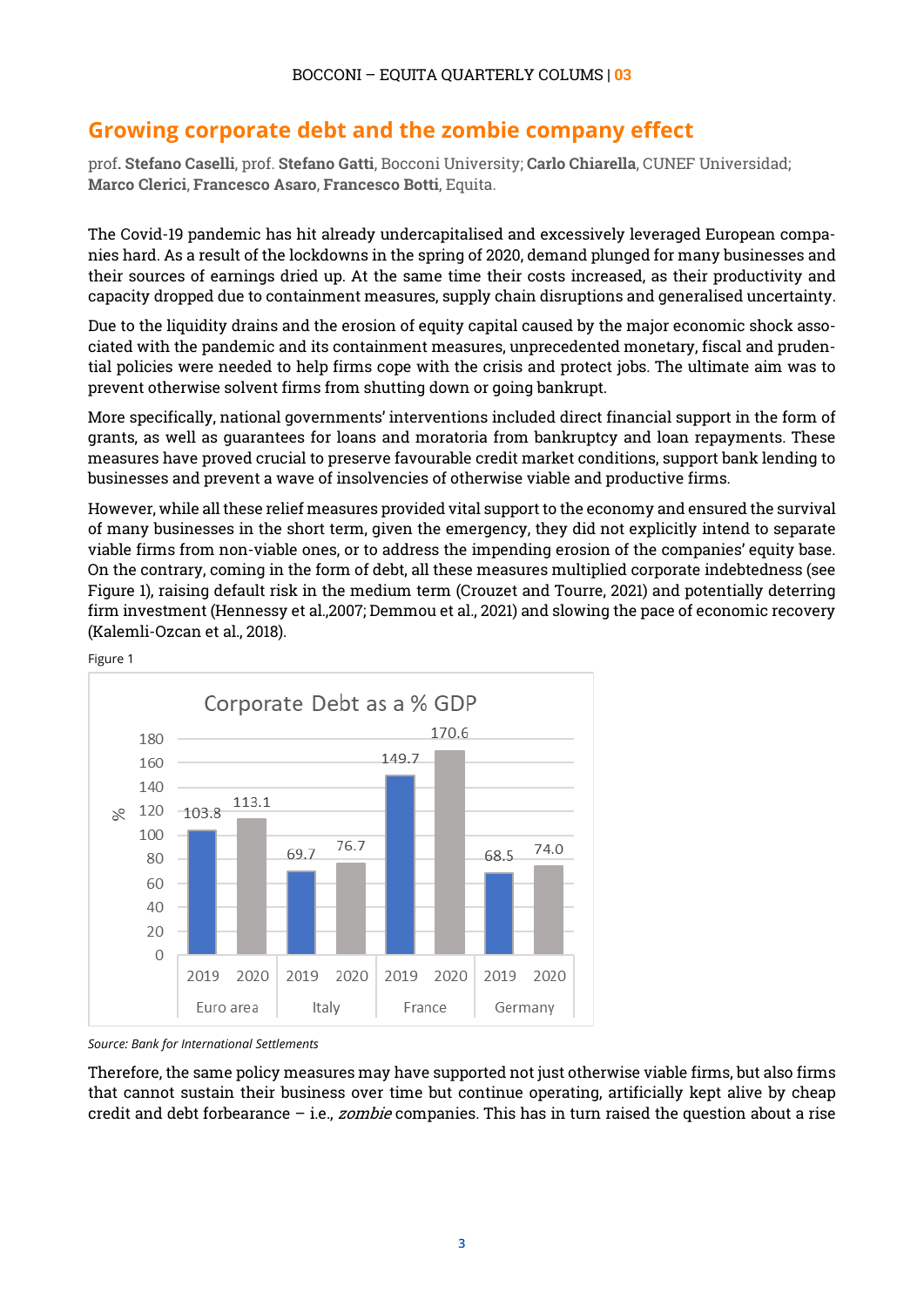in zombification in the euro area economy, which could constrain the post-pandemic recovery.<sup>1</sup>

According to Helmersson et al. (2021), 3.4% of companies in the euro area qualified as zombies even before the pandemic started. Bear in mind that the existence of a few zombie companies is physiological, because of frictions in credit markets or bankruptcy courts, and might be even beneficial in the short term because avoiding bankruptcy prevents layoffs and protects input markets. But major growth in corporate zombification is potentially very dangerous in the medium term.

In a smoothly-functioning economy, capital should flow towards more productive uses at the expense of less productive ones. A rich body of literature dating back to Hopenhayn (1992) has shown that the exit of low productivity firms and the reallocation of their resources to more productive firms are the keys to aggregate multifactor productivity and ultimately economic growth.

In a seminal paper on the Japanese stagnation during the 1990s, Caballero et al. (2008) show that zombie lending, which can be generalized to a manifestation of inefficiencies in the firms' exit margins, slows down such productivity-enhancing capital reallocation, reducing corporate restructuring and delaying recovery.[2](#page-3-1)

More specifically, zombification leads to market congestion and inefficient capital allocation, which weighs on aggregate productivity growth. The reason for this is that zombie lending reduces the flow of bank credit available to more productive firms, and healthy firms compete with de-facto subsidized zombie firms in the input and product markets. Such negative spillovers on healthier firms in turn can eventually translate into lower economic outcomes such as employment, productivity, innovation, investment and sales growth.

This argument finds its theoretical roots in Hayek's seminal theory of business cycles, which identifies the misallocation of capital during periods of low rates as the main culprit for recessions. In addition, Myers' debt overhang theory asserts that excessive debt negatively affects firms' investment and employment.[3](#page-3-2) Most recently, it is Acharya et al. (2021) who fully model the adverse economic externalities and the negative spillovers on healthier firms imposed by zombie lending and show how this delays economic recovery from crises and can potentially result in permanent output losses.

Empirically, this finds support in a large number of recent papers focused on zombie lending during the European sovereign debt crisis, which show that the spillover effects of providing credit to non-viable companies can be substantial. A more numerous presence of zombie companies is associated with a slower recovery and a deterioration of the relative performance of healthy firms (Storz et al. 2017; Adalet McGowan et al., 2018; Blattner et al., 2018; Andrews and Petroulakis, 2019; Schivardi et al., 2017).[4](#page-3-3) More specifically, in Europe, Acharya et al. (2020) find that non-zombie companies experienced a reduction

<span id="page-3-0"></span> $1$  A note by the ECB Single Supervisory Mechanism (2020) reports that public guarantees allowed banks to lend more that they would otherwise have been able to, pointing out that under these schemes banks were nonetheless required to maintain sound lending standards and to continuously assess the creditworthiness of borrowers.<br><sup>2</sup> Depending on the industry, the presence of zombie companies reduced other firms' cumulative investment growth between 0.1

<span id="page-3-1"></span>and 3 percentage points, and employment between 6% and 14%.

<span id="page-3-2"></span> $3$  In a seminal departure from the classic Modigliani and Miller (1958) Theorem on the irrelevance of the firm's capital structure, Myers (1977) showed that default risk undermines the incentives to invest for indebted firms. Some projects with positive net present value are not undertaken as equity holders do not benefit in case of default and part of the value added is transferred to creditors.

<span id="page-3-3"></span><sup>&</sup>lt;sup>4</sup> Note that in all these papers, zombie lending emerges from the distorted incentives of weak banks that want to avoid provisioning and raising capital. With Covid-19, instead, the concern over zombie lending emerges from an eventual reduction in incentives to banks to screen and monitor borrowers if, as a result of public guarantees, the default risk is absorbed in full by the government and credit might accrue disproportionally to the non-viable firms more likely to demand it. Another concern could be that record low interest rates and the compression of yields from unconventional monetary policy reduce the debt service burden of nonviable firms. Also note however that Schivardi et al. (2020) question the causal interpretation of the results of these papers due to their identification problems.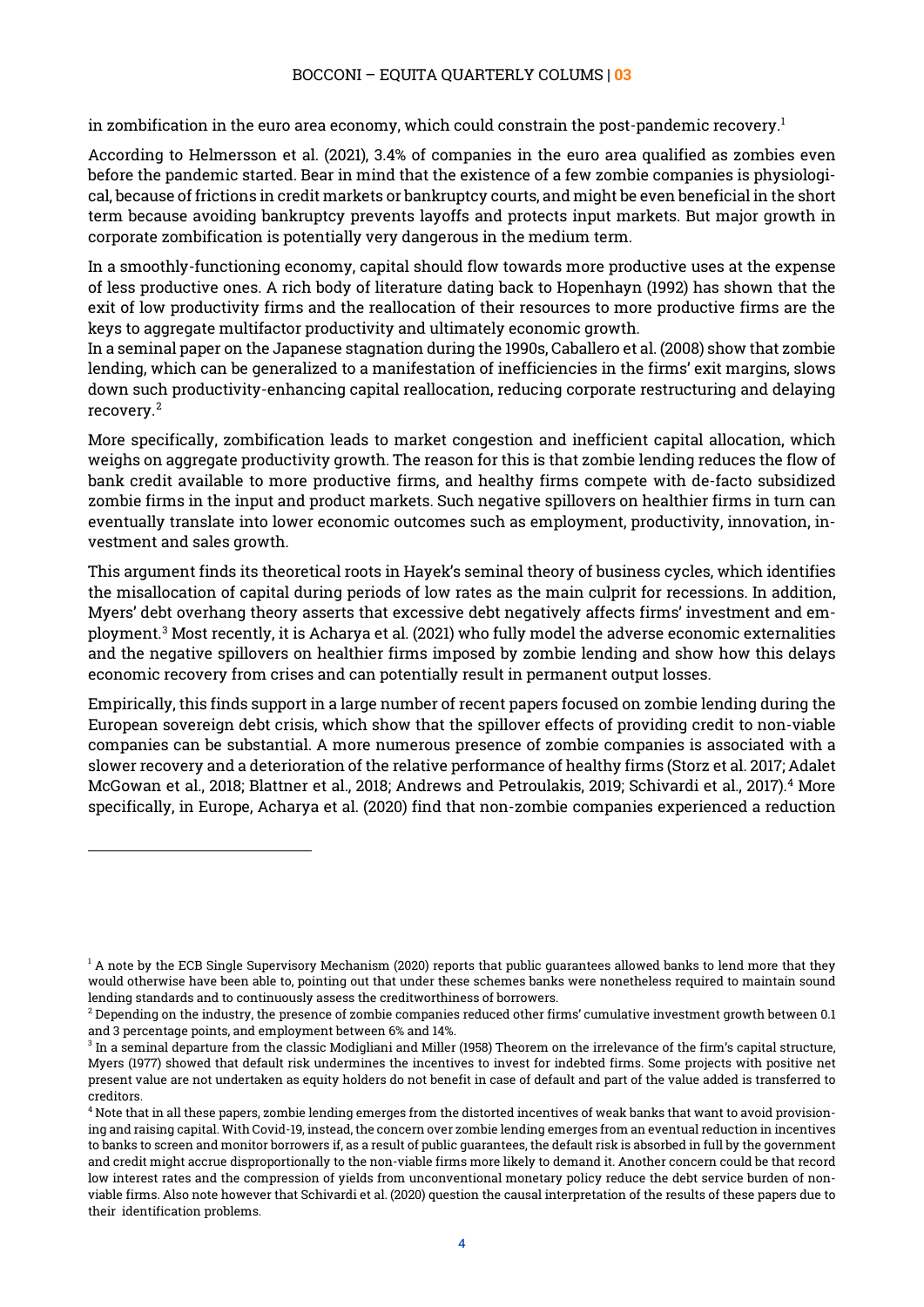of their investment rate between 7% and 24% depending on the industry, and an employment loss between 3% and 11%. All this was due to the presence of zombie companies in the years following the sovereign debt crisis.

In addition, increased corporate zombification also poses medium-term risks to the financial system. If the credit risk of zombies is not properly priced, banks, governments and investors will be left exposed should the viability of these companies be challenged following unexpected adverse shocks, a weak recovery or an unbalanced withdrawal of policy support measures.

Looking ahead, high levels of corporate debt by historical standards can be an obstacle to economic growth (Brunnermeier and Krishnamurthy, 2020). What's more, European policymakers are called to face complex tradeoffs between continuing to provide support to firms to minimize unwarranted bankruptcies and save jobs, containing fiscal cost and encouraging resource allocation toward the firms that are more productive.

Tackling the risk of zombification is already an onerous task. For European companies to recover, alternative types and sources of funding will be required to help mitigate their mounting debt burden. AFME (2021) estimates that €324 billion of the debt in the EU is unsustainable, of which 57% is attributable to SMEs. The resulting equity gap according to AFME is around  $\epsilon$ 1 trillion, or 2-3% of the European gross domestic product (Ebeke et al., 2021).

The objective of this column is to update the estimates about the recapitalisation needs of European firms to critically discuss what has been done so far and propose new policy measures to preserve business continuity, reduce corporate indebtedness and fill the equity funding gap.

Assessing the health of the European corporate sector and understanding the size and distribution of the equity injections required to rebalance companies' capital structure is not only timely but also of the utmost importance in designing policies going forward.

#### <span id="page-4-0"></span>What is the market telling us?

In the months following the onset of the Covid-19 pandemic, corporate bond issuance surged, with gross issuance volumes substantially higher than in the pre-crisis period (see Figure 2).





*Source: Dealogic*

Companies facing liquidity problems, especially the more creditworthy ones, found easy access to market funding. This was facilitated by central banks' accommodating monetary policy and asset purchase programs, which helped to maintain favourable financing conditions and reduced the cost of debt (see Figure 3).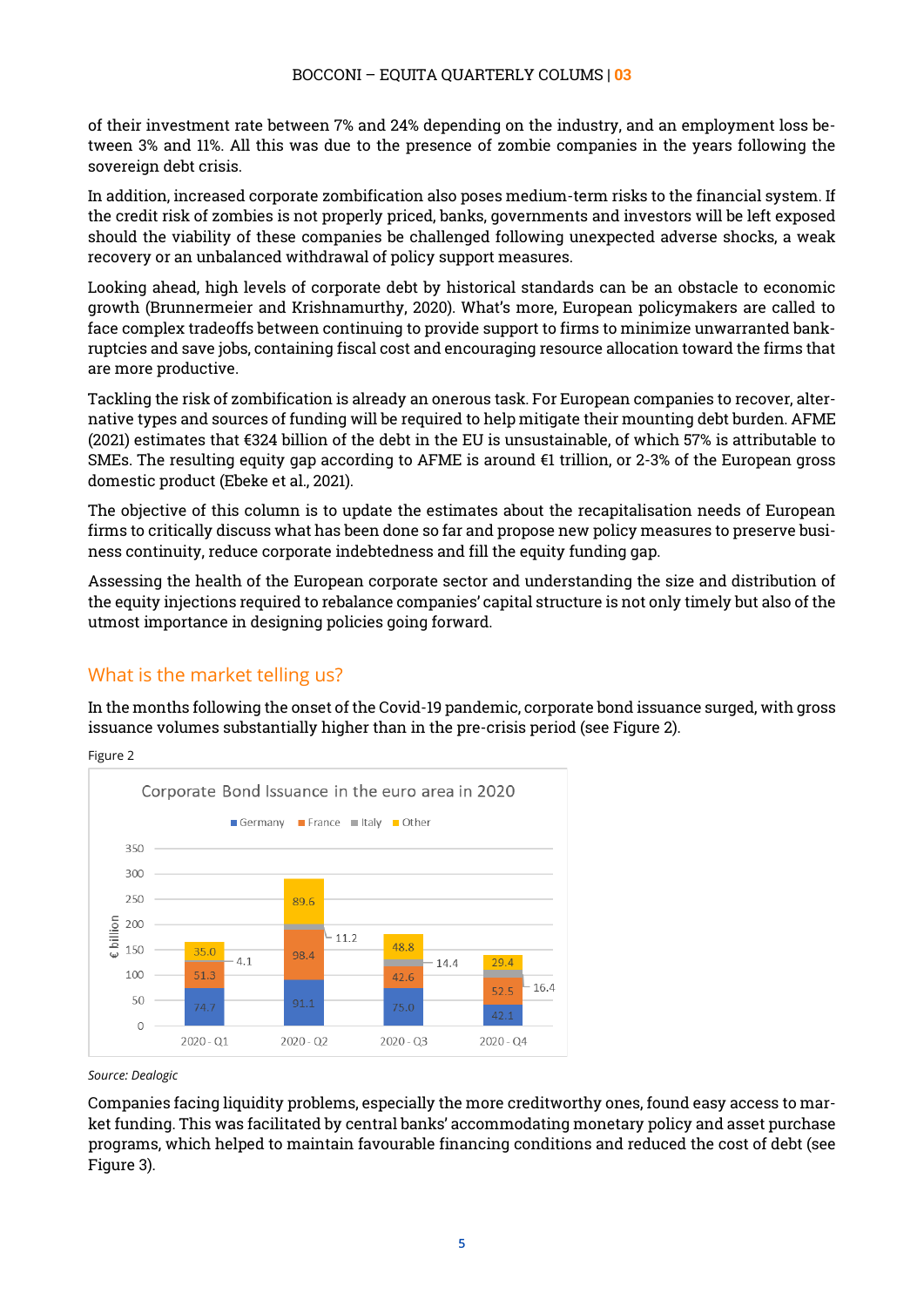#### Figure 3 Corporate Bond Yields Investment Grade - High Yield  $\mathbf C$ 8  $\overline{1}$ 6 5  $\frac{8}{6}$  $\overline{4}$  $\overline{\mathbf{3}}$  $\overline{\phantom{a}}$  $\overline{1}$  $\overline{0}$  $Jul-19$ Apr-19  $Oct-19$  $Jul-20$  $Oct-20$ Apr-21 22  $Jan-20$ Apr-20  $Jan-21$  $Oct-21$  $Jul-21$ İāi

#### BOCCONI – EQUITA QUARTERLY COLUMS | **03**

Pricing in capital markets also showed some signs of complacency for high yield issuers. The overall tightening of credit spreads was accompanied by decreased price differentiation with respect to fundamental credit characteristics (see Figure 4).





#### *Source: Dealogic*

More specifically, Helmersson et al. (2021) report very small differences between bond spreads of adjacent rating classes by historical standards. As of May 2021, all spreads were below the 5th percentile of their daily data series since January 2010. In particular, the spread between CCC and B rated issuers, as well as those at the B-BB and BB-BBB borders were all around 20 basis points, down by more than 40, 20 and 10 basis points respectively, compared to April 2020.

Another indication that firms at the lower end of the credit spectrum have benefited from favourable funding conditions comes from insolvency data, which suggest higher chances of survival. This in light of the fact that the number of bankruptcies dropped by approximately 25% since the outbreak of the pandemic compared to pre-crisis levels (see Figure 5).

*Source: Markit Iboxx € Corporates and Iboxx EUR High Yield*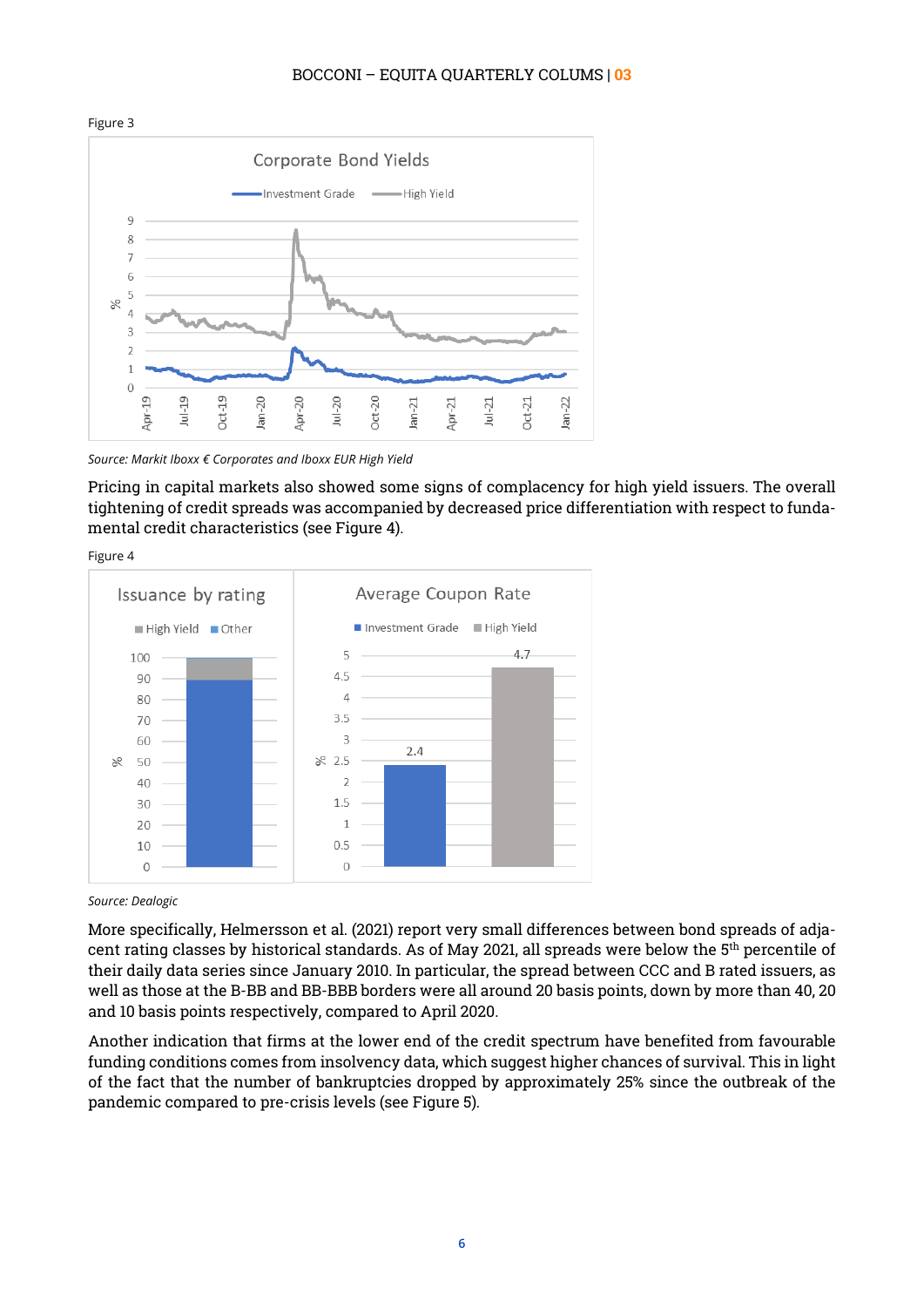

#### BOCCONI – EQUITA QUARTERLY COLUMS | **03**

#### *Source: Eurostat*

 $\overline{a}$ 

This same trend is confirmed in Italy as well, where despite an 8.9% drop in GDP in 2020 (ISTAT), Orlando and Rodano (2022) observe approximately one-third fewer corporate bankruptcies or exits compared to 2019. In addition, they find that the incidence of bankruptcies or exits is not correlated with the intensity of the economic shock at the sector level, nor does the number of companies going bankrupt or exiting the market in 2020 differ in any significant way from 2019. This, combined with the higher take up rates for the economic relief measures in those sectors that were more severely hit by drops in revenues, seems to suggest that emergency policies have been effective in preventing a wave of bankruptcies, and the resulting loss of productive capacity, employment and human capital.

#### <span id="page-6-0"></span>**What is a corporate zombie? Parameters and alternative definitions**

Prior studies use alternative definitions of corporate zombies and diverse criteria for identifying them. In the seminal paper by Caballero et al. (2008) zombie companies are defined as firms that receive subsidized credit. Put another way, these are firms for which the interest payments over outstanding debt are below the prime rate, which is measured by the average rate charged to high-quality borrowers. No specific reference is made to firm profitability, and the underlying idea seems to be that zombie companies are kept alive by banks that lend to them at prices that do not reflect their true default risk.

However, more recent studies extend the notion of zombies to represent all low-productivity companies that would typically exit in competitive markets, either through bankruptcy or takeover. These are firms that do not generate enough cash flows after paying for labour and replacing existing capital to remunerate providers of external capital. Typically, they are identified by comparing measures of operating profits with interest expenses. A company is classified as a zombie if its operating profits are lower than interest expenses for a certain number of consecutive years.

In the absence of a single definition, prior studies have identified zombie firms by combining in various ways a component of performance coupled with some indication of subsidized credit or high debt: [5](#page-6-1)

<span id="page-6-1"></span> $5$  The traditional definitions used in the literature to identify zombie companies may be of limited use when the number of zombie companies allowed to survive is very likely correlated to the economy-wide distribution of firm performance, as during a crisis (Schivardi et al., 2020). However, differently form typical macroeconomic shocks, Covid-19 has hit different sectors with widely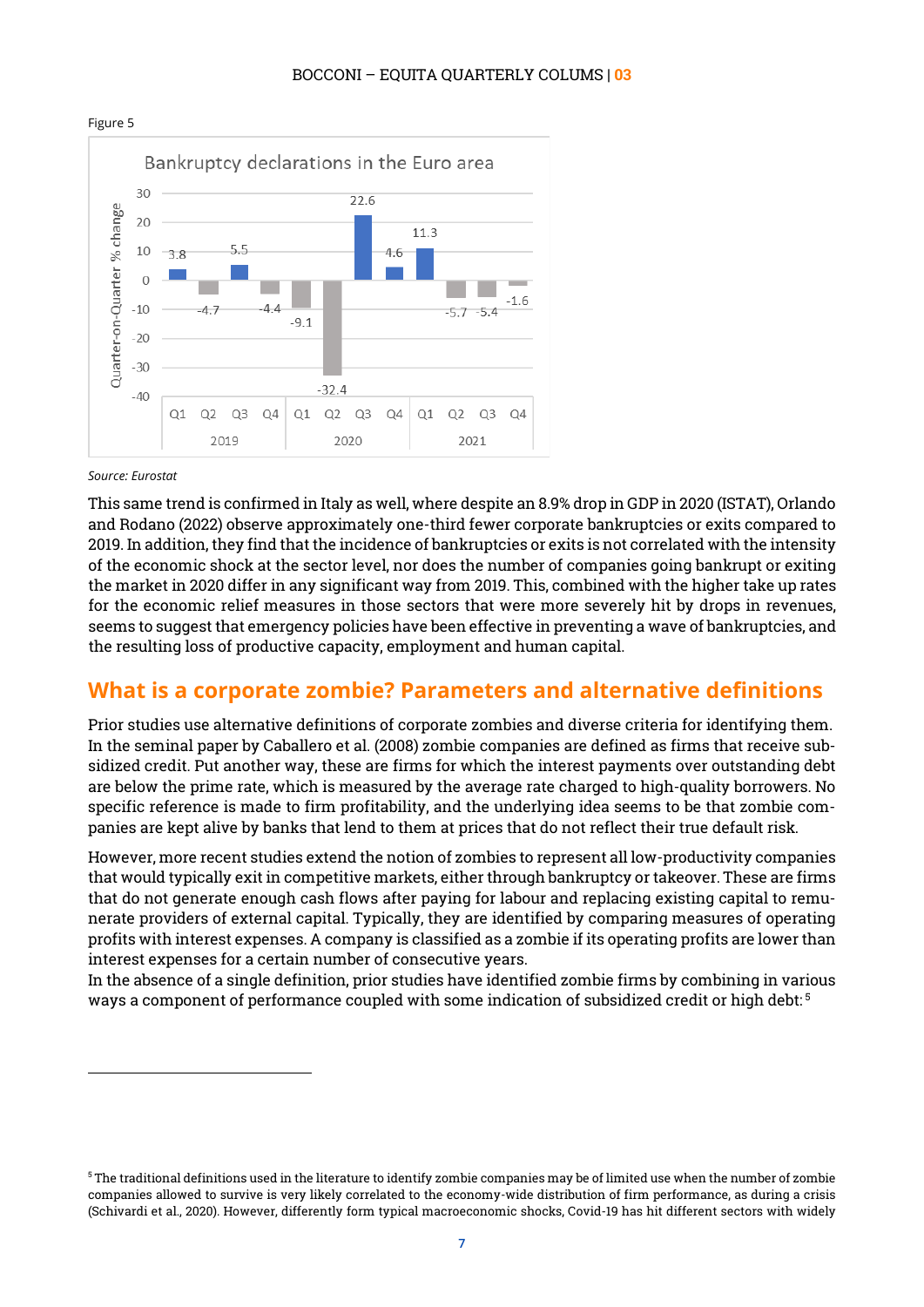- Storz et al. (2017) and Helmersson et al. (2021) use the combination of negative returns on assets (ROA), negative net investment (change in total assets) and low debt servicing capacity (EBITDA over debt below 5%). A company is classified as a zombie if meets all three criteria over two consecutive years.
- Adalet McGowan et al. (2018), Banerjee and Hofmann (2018), Andrews and Potroulakis (2019) and Pelosi et al. (2021) all apply a measure that compares EBIT with interest expenditures, thus focusing on a firm's difficulty in meeting interest payments after paying for all inputs. A company is classified as a zombie if its interest coverage ratio is less than 1 or negative for 3 consecutive years, and the company is at least 10 years old.<sup>[6](#page-7-1)</sup>
- According to Acharya et al. (2020), in addition to receiving subsidized financing, zombie firms have a rating of BB or lower, whereas Acharya et al. (2021) use interest coverage below the median and leverage above it.
- Schivardi et al. (2020) define zombies as low creditworthiness firms, which obtain an Altman Zscore of at least 8 out of 10, with higher values signalling a higher probability of default.

To better understand the differences across these definitions, Pelosi et al. (2021) apply a number of them to compare zombie companies and other firms in light of certain key firm characteristics. They show that proxies based on comparing profits to interest expenses are better able to classify low-productivity, high-default-risk companies.

Other recent studies explore the anatomy and life cycle of zombie companies (e.g., Banerjee and Hofmann, 2020; Bargagli-Stoffi et al.,2020; Helmersson et al., 2021). In line with the concerns that zombie firms may weaken overall economic productivity and growth, they are 20% smaller (in total assets) and 21% less productive compared to other firms. In addition, zombie firms grow less in terms of assets and employment, while investing less in physical and intangible capital. Their total factor productivity is lower, producing less per unit of labour and capital employed. At the same time, they are 60% more leveraged. But despite all this, the interest they pay on their debt is not substantially higher than other firms.

Of the total number of zombie companies that Banerjee and Hofmann (2020) identified since the 1980s, only 25% exited the market, while around 60% managed to recover. However, they remain weak and fragile compared other firms and are more likely to relapse into zombies.

## <span id="page-7-0"></span>**Estimating the extent of the zombie firm phenomenon in Europe**

According to prior studies, depending on the different definitions, zombie companies can account for up to 10% of incumbent firms, representing more than 15% of capital stock in countries like Spain, Italy or Greece (Adalet McGowan et al. 2018; Bargagli-Stoffi et al.,2020).

Their incidence is rather cyclical and linked to economic and credit cycles. In Italy, for example, the share of capital stock corresponding to zombie companies more than doubled from 7% to 19% between 2007 and 2013, and then declined steadily since the end of the European sovereign debt crisis (Adalet McGowan et al. 2018).

As of 2019, before the outbreak of the Covid-19 pandemic the incidence of zombie companies in the euro area was 3.4%, well below the peaks following the sovereign debt crisis but still above pre-financial-

differing degrees of severity, which provides researchers with a source of exogenous cross-sectional variation that they can exploit to more clearly identify the real effects of zombie lending, as for example in Pelosi et al. (2021).

<span id="page-7-1"></span> $6$  Rodano and Sette (2017) show that the incidence of zombie firms may be overestimated when the proxy used to identify these firms is based on profitability net of depreciation and amortization; these authors recommend using an EBITDA-based interest coverage ratio instead.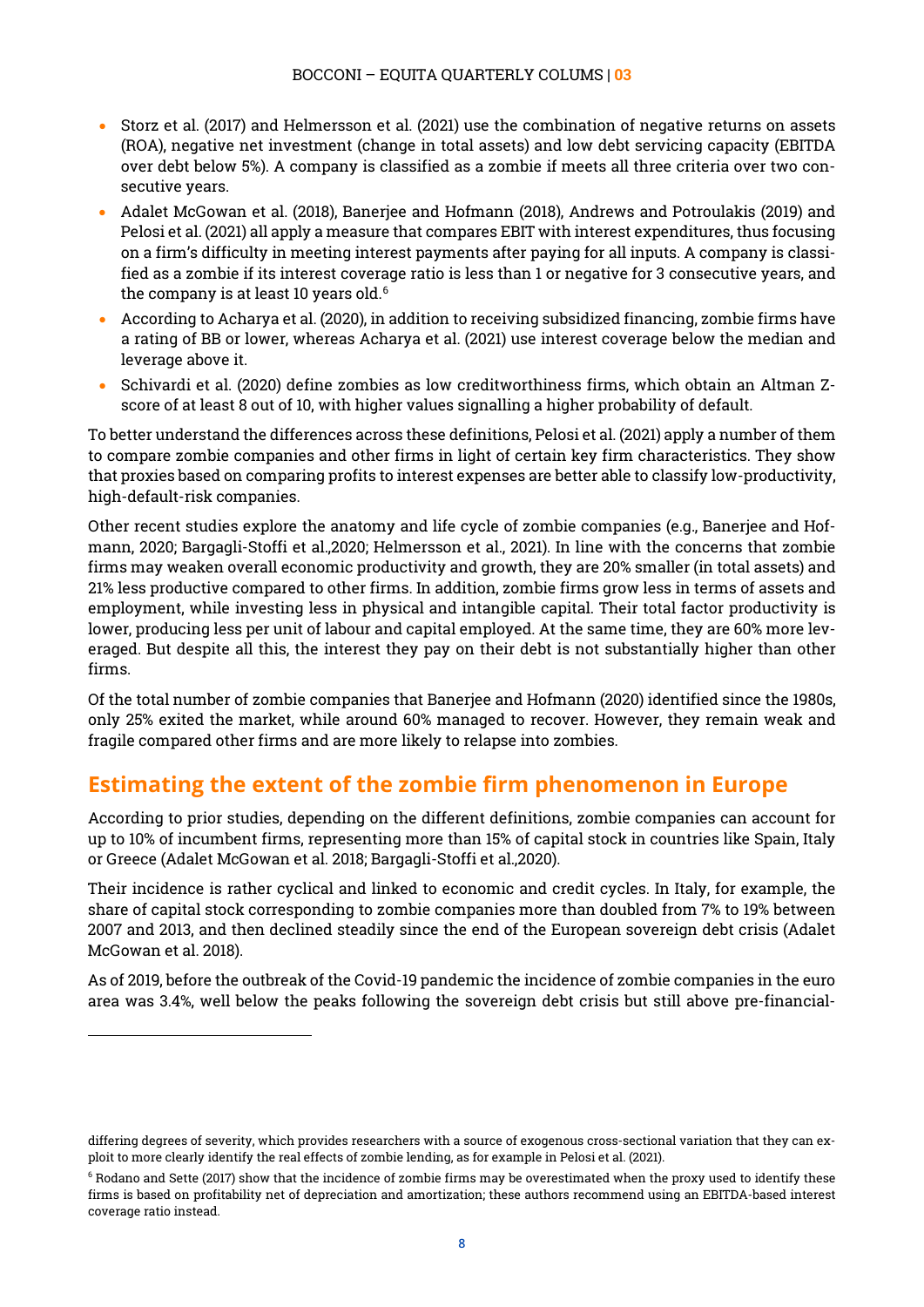crisis levels (Helmersson et al., 2021).

In Italy, Pelosi et al. (2021) estimate that, depending on the industry, the share of zombie companies stood at around 3-5% of active firms, accounting for 4-10% of total assets and less than 5% of value added. Moreover, zombie companies employed about 2-4% of active workers and accounted for less than 8% of investment.

In this section we aim to provide updated estimates of corporate zombification for the three major economies of the euro area and present comparative statistics before and after the pandemic. With this in mind, we collect financial information for a large sample of non-financial companies in Italy, France and Germany between 2017 and 2020 from Orbis[.7](#page-8-0)

We include in our sample all active companies incorporated in either Italy, France or Germany with accounts available on Orbis for all the years in our sample period. We exclude companies that are not classified as corporate. Our sample counts all 1,155,366 companies, and 4,621,464 firm-year observations.

Based on the definitions provided in the previous section, we identify zombies as companies that meet at least one of the following criteria:

- Report a negative return on assets (ROA), a negative percentage change in net fixed assets and an EBITDA to debt ratio below 5% over two consecutive years, in line with Storz et al. (2017) and Helmersson et al. (2021); or
- Report an interest coverage ratio computed on the basis of EBITDA that is below 1 for two consecutive years, in line with Adalet McGowan et al. (2018), Banerjee and Hofmann (2018), Andrews and Potroulakis (2019) and Pelosi et al. (2021).

Overall, we find only a moderate uptick in the incidence of zombie companies in 2020 compared to the year before, prior to the outbreak of Covid-19 (see Figure 6). Depending on the country, the fraction of companies that classify as zombies can range between 7% in Italy and 8% in France. However, zombie companies account for a larger share of total assets (14.6%) and long-term financial debt (15.9%) in France than they do in Italy (9.7% and 8.1%, respectively) or Germany (6.8% and 6.7%). Vice versa, zombie companies weigh relatively more in terms of employment in Italy (6.7%, up by 0.9 percentage points since 2019) than in France (5.8%) or Germany (4.6%).

Figure 6

 $\overline{a}$ 



*Source: Authors' elaboration*

Unlike typical macroeconomic shocks, Covid-19 has hit different sectors with widely differing severity.

<span id="page-8-0"></span> $^7$  Our analysis is based on financial information up to 2020, which is the latest available data for most of the companies. The full extent of corporate zombification from the pandemic will only be measurable as more post-Covid balance sheet data are published in the coming years.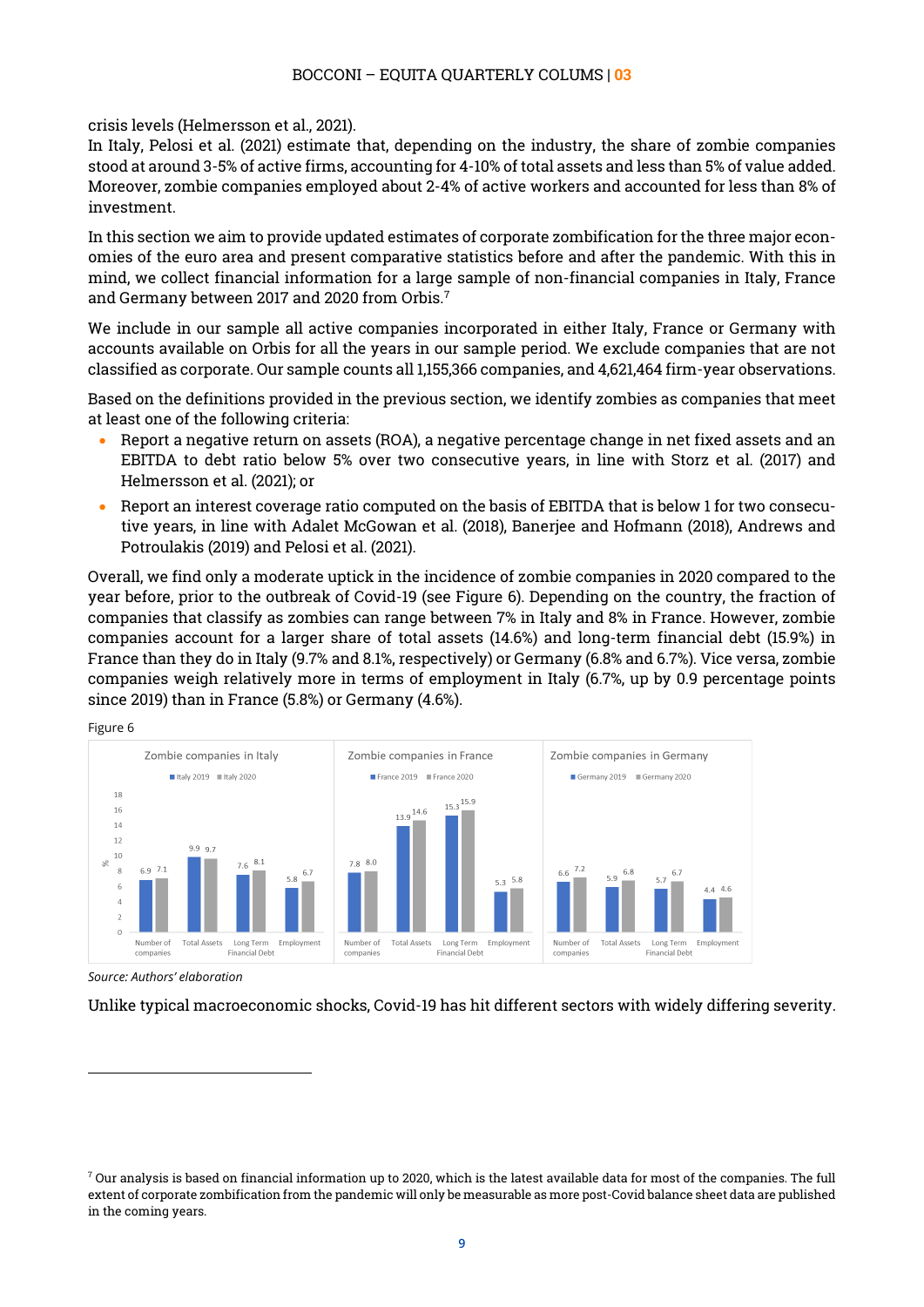The pickup in corporate zombification that we observe at the aggregate level could hide more pronounced impacts at the sectoral level. We explore this possibility by taking a closer look at the subsample of Italian companies. Here we find the incidence of zombie firms varies significantly across sectors, ranging from just above 2% for banking, insurance and financial services, up to approximately 13% for agriculture. Between 2019 and 2020 the fraction of zombie companies increases in 23 of the 29 sectors that we consider in our analysis. Not surprisingly, the largest upturn is in the travel and leisure sector, where the number of zombie companies grows by almost 20% (i.e., up by 2 percentage points). The most notable exception is in IT services, where this figure drops by about one-half to just above 2%. (See Figure 7 for an overview of the ten most affected sectors.)

On the one hand, in line with Helmersson et al. (2021), our estimates confirm that eligibility criteria in line with the European Commission guidelines were successful in providing viable firms access to economic support measures. However, the same criteria may have been unable to prevent firms identified as zombies from being eligible for public support. On the other hand, our estimates also seem to indicate that economic relief measures are unlikely to have amplified the incidence of zombies significantly.

This result is consistent with Pelosi et al. (2021). In controlling for industry and province fixed effects that proxy for the intensity of the Covid-19 shock, they discover that zombie companies were between 16% and 21% less likely to receive a grant, between 4% and 7% less likely to put their debt into moratorium and between 14% and 22% less likely to obtain loans guaranteed by the government grant.

These authors also find that zombie companies also received smaller loans, as the size of their guaranteed loans were between 44% and 49% smaller than those granted to other firms, but their loans were 12% more likely to be fully guaranteed.

Therefore, while fewer companies exited the market overall in 2020, most of those that did were already zombie companies before the outbreak of the Covid-19-pandemic, mitigating concerns of zombification.



Figure 7

*Source: Authors' elaboration*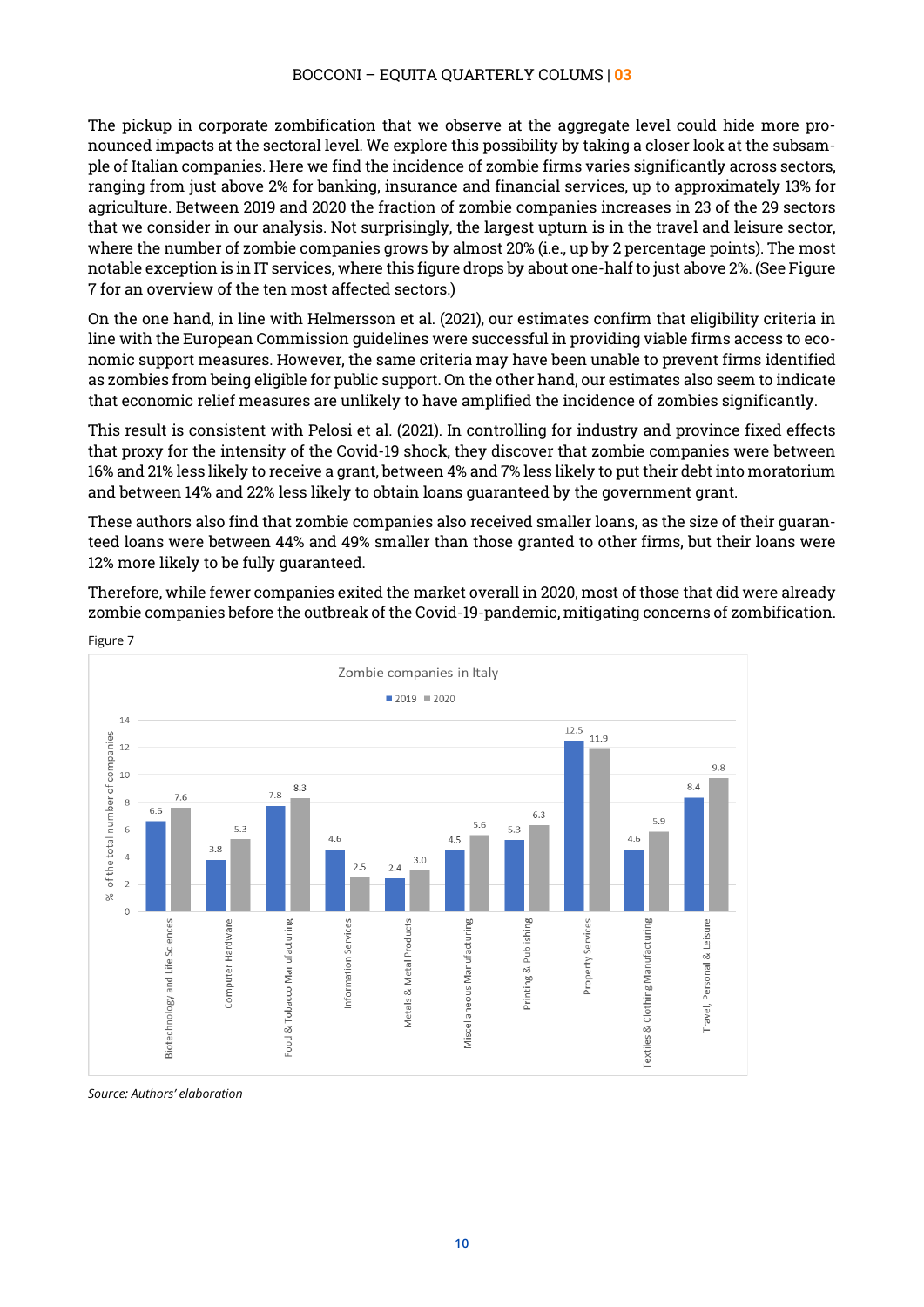## <span id="page-10-0"></span>**Quantifying the unsustainable debt/equity gap in Italy**

The current low number of insolvencies in Europe belies the fragile health of the corporate sector going forward. The EU commission estimated the damage to corporate equity from the losses incurred as a result of the containment measures of Covid-19 in the range of €0.7 - 1.2 trillion (AFME, 2020). While state-guaranteed loans have helped businesses avoid a liquidity crisis, European companies are facing historically high debt levels, deteriorating profitability and undercapitalisation, which is a bad combination for solvency in the medium run.

In one of the first papers that tried to quantify the impact of Covid-19 lockdown measures on firm leverage and possible financial distress, in a large sample of Italian companies, Carletti et al. (2020) estimate that a drop in their net income in line with a 10% reduction of GDP would produce an equity shortfall of approximately €117 billion, or about 7% of GDP. These authors also predict that the resulting erosion of equity capital would drive as much as 17% of the companies in their sample into financial distress, as the book value of their equity would become negative. These are typically smaller, less profitable, less capitalised and more labour-intensive companies, while larger enterprises are expected to fare relatively better. Overcoming the equity shortfall of these companies alone would require an equity injection of €31 billion, according to forecasts by Carletti et al.

At the European level, Ebeke et al. (2021) quantify the impact of both the pandemic and country-specific business sector relief measures on corporate liquidity and solvency risk using a simulation approach. They find that the public support measures can fill up to 60% of companies' increased liquidity needs, but cover just 30% of the increase in the overall equity gap. According to their estimates, additional equity capital equivalent to about 2-3% of the GDP of the European Union is required to close this gap and provide struggling firms with sufficient capital so they would no longer be in difficulty.

Consistently, using feedback from large and small corporates and private sector investors, AFME (2021) quantifies the size of total equity financing needs to recapitalize EU companies post-Covid-19 and avoid a very damaging medium-term rise in leverage and operating flexibility of the overall corporate sector at about €1 trillion. This figure is obtained by extrapolating the aggregate expected contraction in companies' equity following a negative shock to GDP between -8% and -15% with respect to a baseline pandemic-free scenario.

Following up on these forecasts, in this section we aim to provide an updated estimate of the equity gap of Italian corporates. To do so, we focus on the 657,965 companies introduced in the previous section and obtain our estimates of their equity shortfalls by comparing their actual capitalization ratios (equity to total assets) with alternative target levels that would make them financially sound.

Note that our task is fraught with difficulties stemming from the many different assumption that we need to make. Therefore, in our analysis we consider a range of alternative scenarios about the main unknowns, that is, what target level of capitalisation would make a company financially sound.

To this end, we start our analysis by collecting information on the capitalisation ratio of all the companies in the euro area with an issuer rating by S&P of BBB-, the lowest investment grade notch, or lower (see Table 1).

|       | $\overline{\phantom{a}}$ | $\cdot$ $\cdot$ |           |            |      |            |
|-------|--------------------------|-----------------|-----------|------------|------|------------|
|       | #                        | MEAN            | <b>SD</b> | <b>MIN</b> | MED  | <b>MAX</b> |
| BBB-  | 26                       | 40.2            | 15.3      | 12.7       | 37.8 | 78.8       |
| BB+   | 23                       | 37.3            | 18.2      | 10.8       | 36.1 | 83.6       |
| BB    | 16                       | 31.9            | 11.8      | 14.8       | 33.3 | 51.4       |
| BB-   | 17                       | 31.5            | 17.8      | $-5.6$     | 34.4 | 60.1       |
| $B+$  | 8                        | 27.9            | 13.4      | 12.4       | 28.6 | 42.4       |
| B     | 12                       | 35.3            | 13.9      | 18.0       | 35.7 | 59.4       |
| $B -$ | 10                       | 21.8            | 23.6      | $-13.1$    | 18.5 | 61.4       |
| CCC+  | 9                        | 11.8            | 23.4      | $-26.2$    | 10.1 | 40.1       |

Table 1 Book Value of Equity over Total Assets (%)

*Source: Capital IQ, 2020*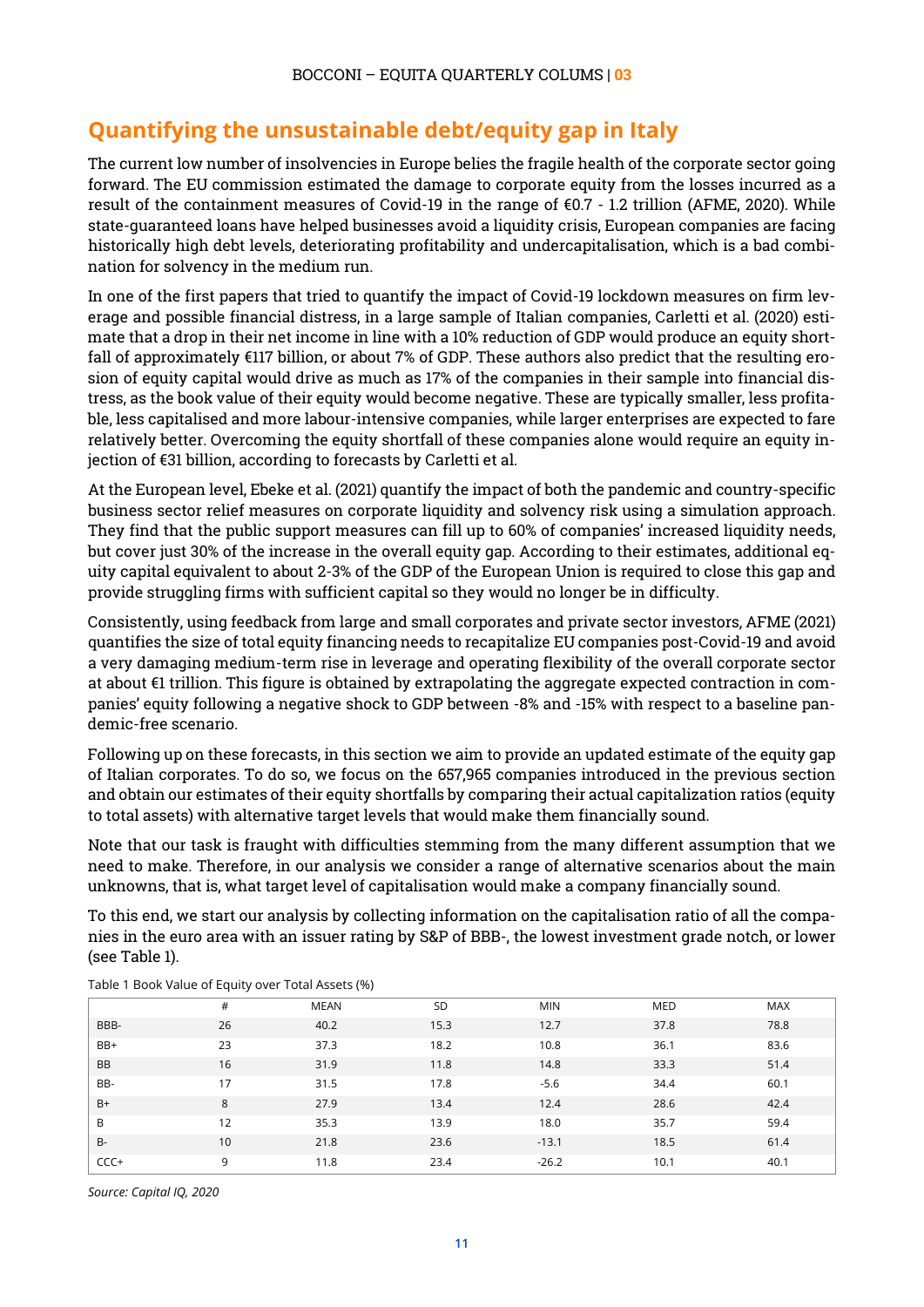While there is significant heterogeneity within each rating category, capitalisation ratios are almost monotonically inversely related to company creditworthiness. Therefore, based on these capitalization ratios we can calibrate our estimates of equity gaps according to four different target scenarios:

- Target 25%, to represent the crossover from C-rated to a B-rated category;
- Target 30%, to represent the crossover from a B-rated to BB-rated category;
- Target 35%, to represent the upper notches of the BB category; and
- Target 40%, to represent the crossover from high yield to investment grade rating classes.

We calculate that the additional equity capital required to restore the balance sheet of Italian companies ranges from about  $\epsilon$ 188 billion in aggregate terms for them to obtain a B-rating, to approximately  $\epsilon$ 532 billion for them achieve an investment grade rating, depending on the alternative target capitalisation ratios (see Figure 8).





*Source: Authors' elaboration*

Our estimates might be regarded as upper bounds for two reasons. First, our calculations assume new equity injections are required to return to solvency, while not taking into account deleveraging via asset sales or retained earnings. In this respect, our approach is quite demanding since for a given level of total assets it requires a one-to-one substitution of debt for equity.

Second, our estimates also include the equity shortfalls of zombie companies, while the most desirable outcome would be their exit from the market. Their contribution to the aggregate equity gap is substantial, ranging from approximately €37 billion to just below €74 billion, depending on the target capitalisation ratio.

Remarkably, these estimates can also provide us with an approximate indication as to what portion of the outstanding debt of Italian companies is currently unsustainable. The equity shortfall of companies in financial distress, that is, those with negative book value of equity, amounts to  $\epsilon$ 20.7 billion, with approximately one-third of this amount corresponding to zombie companies. This suggests that at least €14 billion of debt outstanding is already unsustainable and needs restructuring.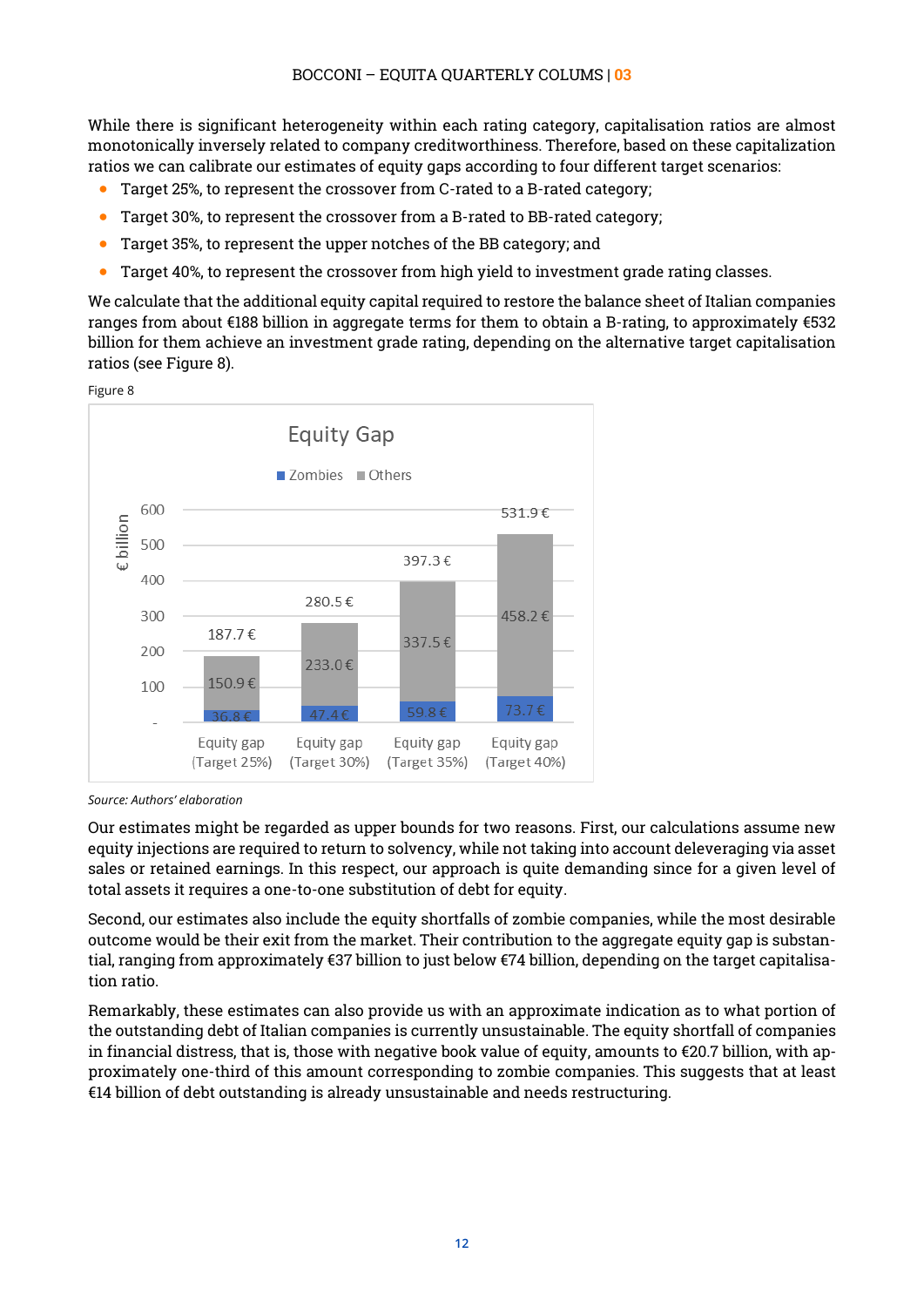## <span id="page-12-0"></span>**Policy recommendations going forward**

With corporate leverage at record levels, many fear that the emergency lending facilities associated with the Covid-19 pandemic have pushed debt ratios up even higher while earnings have fallen, potentially amplifying the risks from debt overhang.

Moreover, with a substantial share of corporate debt secured by state guarantees, and expected default rates on the rise, many see in the disorderly execution of these guarantees an increasingly worrisome time bomb for public finances.

Considering that the economic cost of excessive leverage rises when inefficient debt restructuring and liquidation impede the resolution of corporate financial distress, future policy should prioritise actions aimed at ensuring the business continuity of viable firms while handling the exit of zombie firms in an orderly fashion.

In this spirit, in the following pages we present the case of Italy more in detail. We also formulate a proposal to address the problem of fully supporting viable companies in a post-pandemic economy, while preventing negative externalities from zombie companies from slowing down the speed of the recovery.

## <span id="page-12-1"></span>**A focus on Italy**

2020 was an exceptionally challenging year: the impact of Covid-19 Pandemic on the Italian economy – and the world's - was significant and the economic and social effects will last for years to come. Indeed, the International Monetary Fund (IMF, 2021) has estimated that the economic impact of Covid-19 will persist until 2025, and further uncertainty is now triggered by the recent outbreak of the Ukrainian-Russian conflict.

In this context, the Italian GDP registered a sizeable downturn in 2020 (-8.9% compared to 2019 according to ISTAT, 2021) standing at €1,653 billion. The contraction was mainly driven by the sharp drop in the second quarter, coinciding with the restrictive measures adopted by the Italian Government in response to the worsening health emergency. Overall, all demand components contracted sharply, except for public spending (+1.9% compared to 2019 (ISTAT, 2021)) since the Government was forced to intervene with extraordinary measures. The debt-to-GDP ratio jumped from 134.3% in 2019 to 155.6% in 2020 mainly due to GDP contraction (ISTAT, 2021).

In March 2020, all non-essential economic activities were forced to shut down operations in compliance with government measures to contain the health crisis, together with mobility restrictions. Small and medium-sized enterprises, which represent the backbone of the Italian economy, were among the most affected by the pandemic.

Against this backdrop, the Government set up several rescue measures to prevent a credit crunch for enterprises. These measures focused almost exclusively on debt instruments, mainly traditional bank lending, such as a moratoria on existing indebtedness and state-guaranteed financing, which are described in detail in the following sections.

The purpose of this second part of the third Quarterly Column is to analyse the effect of the Covid-related measures implemented to date by the Italian Government to support companies and assess what needs to be done further. In particular, the following sections focus on (i) the recent evolution of the Italian credit market, (ii) the description of government measures and the public entities involved, (iii) the amount of resources deployed to support companies, and (iv) potential inflows of Covid-related NPEs and a possible solution to manage the impact on economic activity and public finances triggered by the expected wave of corporate defaults.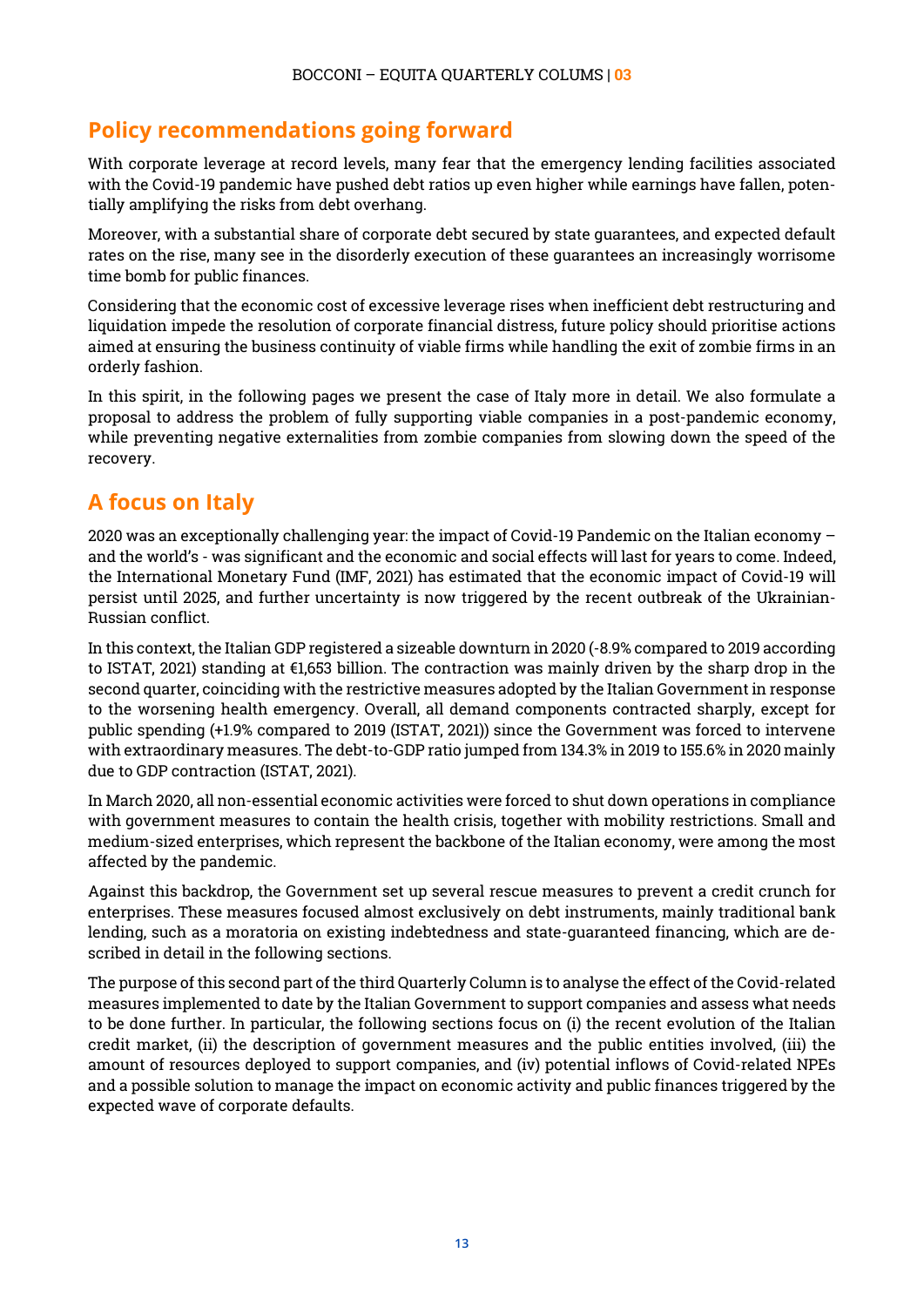### <span id="page-13-0"></span>**Recent evolution of the Italian credit market**

With reference to the rescue measures put in place by the government, the main evidence of the liquidity provided to Italian firms to date is the increase in loans granted to corporates registered year by year both in 2020 and 2021.

In fact, the stock of bank loans to corporates increased by +8.5% in 2020 compared to 2019 (Banca d'Italia, 2021). This trend continued in 2021: December figures show a rise of +1.6[%8](#page-13-1) in loans compared to 2020 (see Figure 9).



*Source: Banca d'Italia, Banche e Moneta: national series, January 2021*

 $\overline{a}$ 

Figure 9 shows that lending to corporates peaked sharply over the period 2020-2021 compared to previous recessions (red markers), which instead registered a decline in credit to corporates (i.e. -2% in 2009, -7% over the 2012-13 period, according to Banca d'Italia).

Furthermore, Banca d'Italia analysed the evolution of credit granted by banks and financial institutions between March and December 2020, finding that medium-long term financing was the most relevant form of financing.

Figure 10 shows growth in medium and long-term financing mainly driven by loans backed by public guarantees, and a slight decrease in short-term debt which affected all enterprises indistinctly. This reflects companies' choice of a more stable source of financing in a period of high uncertainty as far as the economic outlook. Also, guaranteed financing was the preferred option for small and medium-enterprises, while large enterprises opted for financing without a public guarantee.

<span id="page-13-1"></span><sup>8</sup> Banca d'Italia, Banche e Moneta: national series, February 2022 and January 2021. The increase in loans is adjusted for securitisations and other loans sold and written off from banks' balance sheets.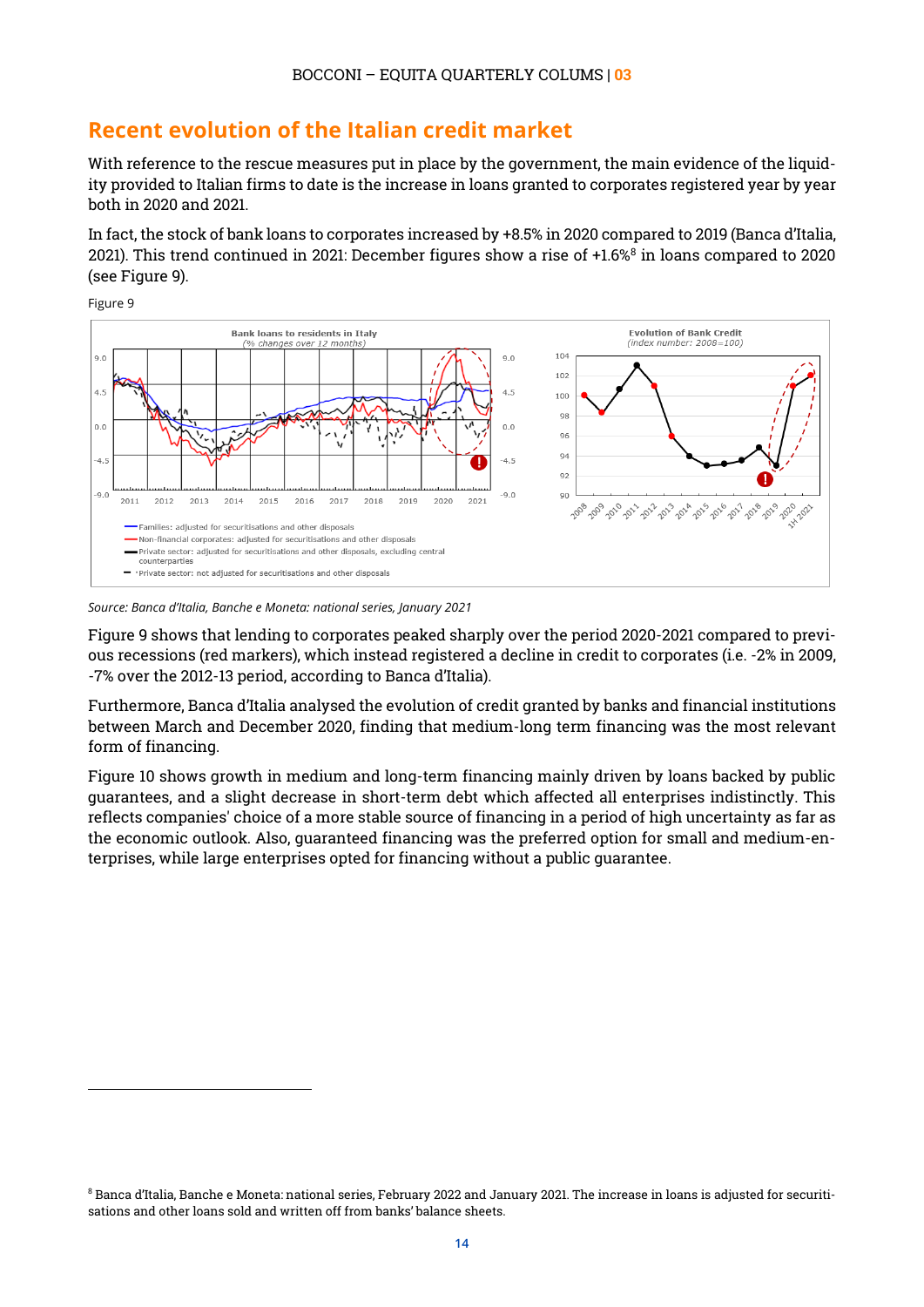#### BOCCONI – EQUITA QUARTERLY COLUMS | **03**



#### Figure 10



However, it is worth mentioning that, in addition to measures put in place by the Government, credit has also been supported by low interest rates. The EONIA interest rate dropped below -0.5% since April 2020, together with the 3-month Euribor which is currently at rock bottom, the record lowest level since 2016 (Bloomberg and ECB). Indeed, the expansionary monetary policies of the ECB and the decrease of the risk premium required by lenders have strongly supported credit, especially in the Covid-19 context.

As can be expected in a scenario such as the pandemic, the main uses for the liquidity granted to companies throughout 2020 related to covering short-term needs, such as working capital gaps and cash flow shortages, at the expense of investments (see Figure 11).

Figure 11.



*Source: Banca d'Italia (2021)*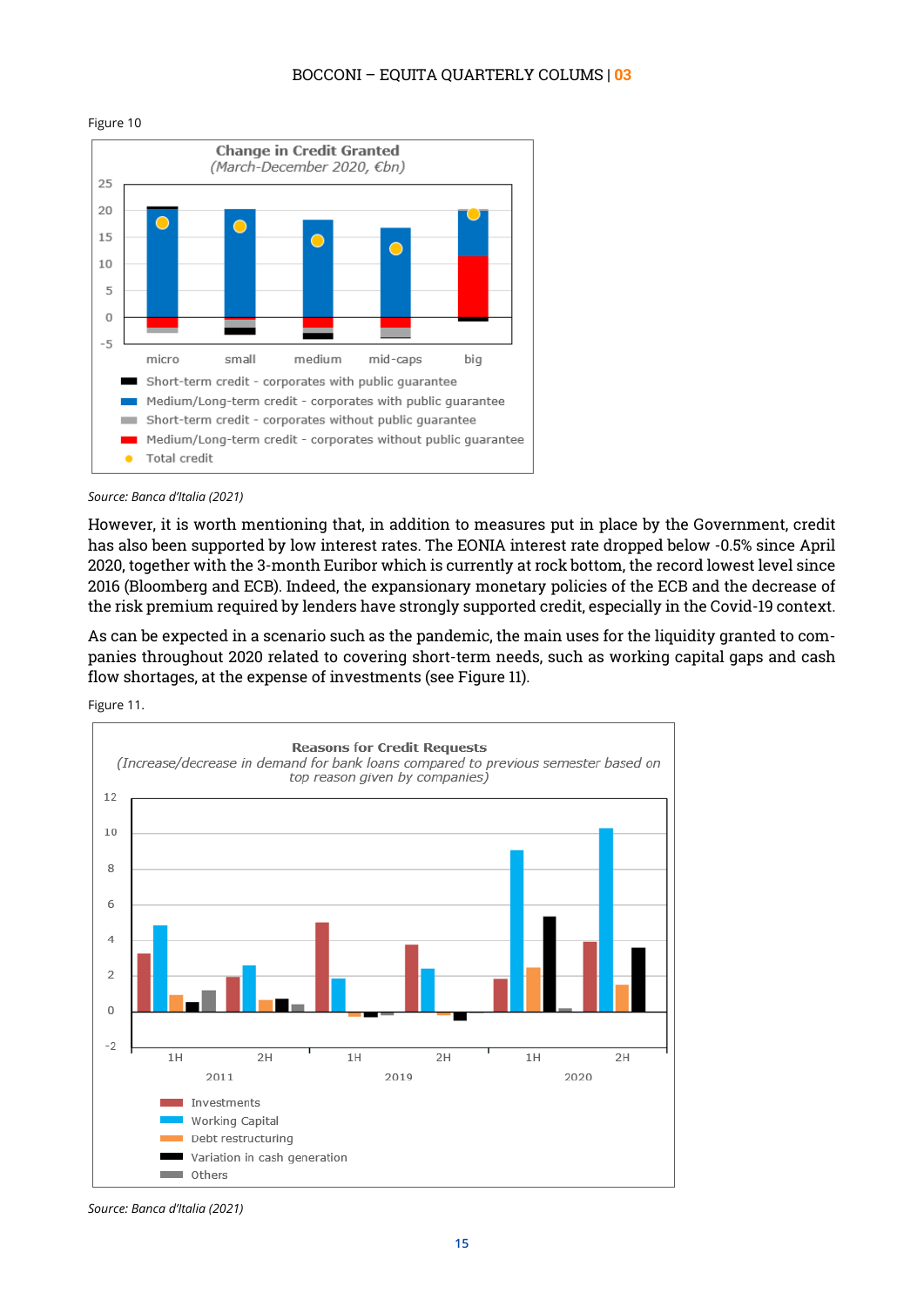An additional direct effect of the measures in question relates to the proliferation of guaranteed loan and looser requirements for access to credit.

As shown in Figure 12, the Italian credit market has experienced significant changes both in terms of demand and supply, as have most European economies.



Figure 12

On one hand, the Italian market has shown a significant escalation in demand for guaranteed funding, in line with the Eurozone. The stronger demand registered in the second half of 2021 compared to the rest of Europe is mainly due to delays in the implementation of the Decreto Liquidità (Liquidity Decree, described below).

On the other hand, the Italian Government has significantly loosened the criteria and requirements for guaranteed loans, together with other European economies (i.e. France and Spain) (ECB, 2021). However, the overall credit standards for non-guaranteed loans have experienced a parallel tightening.

Overall, it comes as no surprise to see that, from a short-term perspective, the rescue measures have been effective in preventing severe impacts on the liquidity profile of Italian firms. Yet it remains to be seen whether these measures will have a significant impact on public finances and taxpayers' money, and more generally on the soundness of the Italian economy.

## <span id="page-15-0"></span>**Covid-19 rescue measures implemented by the Italian government**

Between March and June 2020, the Italian government issued two Decree Laws:

- On 2 March 2020, Decree Law 9, later incorporated into the subsequent broader legislative intervention in Decree Law 18, 'Cura Italia', dated 18 March 2020;
- On 8 April 2020, Decree Law 23, *'Liquidità'*, later incorporated into the subsequent broader legislative intervention in Law 40, dated 5 June 2020. This Decree further strengthens the existing policies of the *Cura Italia* while introducing new and more effective provisions at the same time.

Both decrees activated measures to provide liquidity to companies and business activities heavily affected by the pandemic, introducing provisions focused on debt instruments in order to avoid a new credit crunch. In more detail, the government put in place the following measures to prevent liquidity shortages of small and medium-sized as well as large enterprises:

1. Moratoria ex-lege. The Cura Italia Decree introduced, among other things, Article 56 which provides a

*Source: Banca d'Italia (2021)*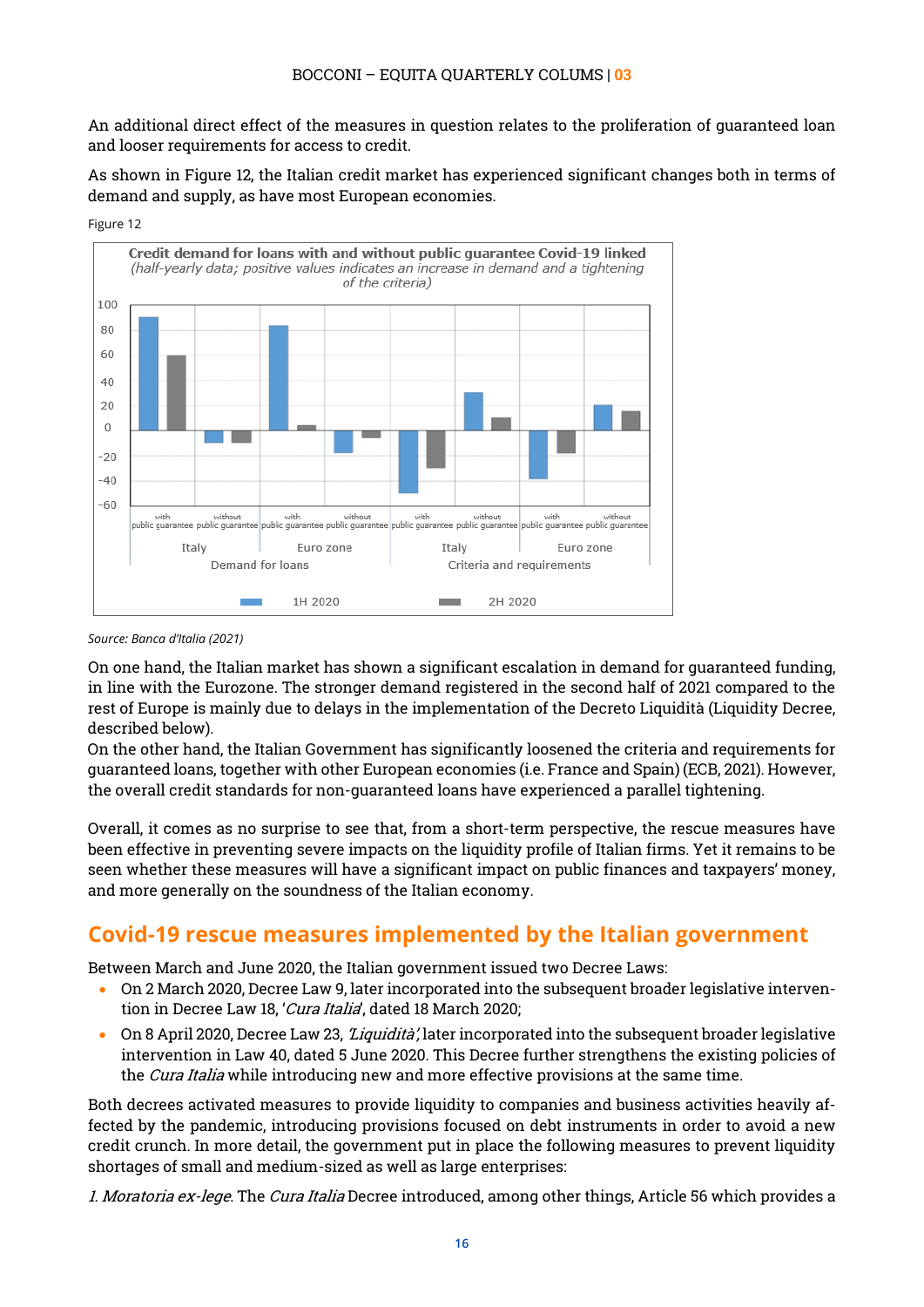moratoria on loan payments, as well as derivative contracts and other credit lines. Companies eligible to take advantage of this measure were micro-, small- and medium-sized enterprises,<sup>[9](#page-16-0)</sup> based in Italy, which were not in a distressed situation and did not have any debt exposures classified as non-performing, unlikely to pay or overdue. The possibility to benefit from the moratoria was subject to a declaration provided by creditors, banks, financial intermediaries, and other entities qualified to grant credit in Italy. Said declaration had to be accompanied by a self-certification from the company attesting to the sudden lack of liquidity due to the pandemic.

In addition, to facilitate access to credit, banks and other lenders could request a guarantee equal to 33% of the loan amount, in accordance with a dedicated section of the Fondo Centrale di Garanzia per le PMI (Central SME Guarantee Fund, described below). Originally,  $E1,730$  million were allocated to this special section of the Fund in 2020. The amount was subsequently adjusted €1,438 million in 2020 (pursuant to DecreeLaw 23/2020 and Decree Law 104/2020) and €300 million for 2021 (pursuant to the 2021 Budget Law178/2020, Article 1, paragraph 254).

The moratoria was initially set to be valid until 30 September 2020, and later extended to 31 December 2021 (limited to instalments only) by Decree Law73/2021 ("Sostegni-bis" Decree).

2. Central SME Guarantee Fund. Operating since 2000, this Fund was first enhanced by the Cura Italia Decree, to then be further strengthened by the Liquidity Decree which introduced new provisions as exceptions to the normal rules for the Fund. In particular, the Liquidity Decree introduced, among other things:

- raising the cap on the guarantee from  $E$ 2.5 million to  $E$ 5 million;
- waiving fee payments;

 $\overline{a}$ 

- automatically extending the guarantee linked to the Covid-related moratoria;
- granting automatic access to 100% guarantee coverage (up to 90% starting from July 2021) to new loans of up to €30,000 granted to SMEs and individuals conducting business activities that were negatively affected by the Covid-19 outbreak, with no assessment required.

Designed to facilitate access to credit and support economic growth of micro-, small-, and mediumsized enterprises, the Fund represents the most important public credit guarantee scheme in Italy (Caselli et al., 2020). However, starting from March 2021, the 2021 Budget Law provided for the "migration" of guarantees for loans granted in favour of mid-caps (i.e., enterprises with up to 499 employees, determined on the basis of the FTEs recorded for the year 2019, as specified in Article 64-bis of Decree Law 104/2020) to the "Garanzia Italia" SACE (described below).

With respect to financial resources allocated to this program, the Fund was initially refinanced by the Liquidity Decree with €1,729 million for 2020. However, subsequent decrees, together with the 2021 Budget Law, provided for additional refinancing of almost €18 billion, of which ca. €4 billion in 2020 and ca. €14 billion for the period 2021-2026. Moreover, the resources from the Next Generation EU Programme (Law 178/2020, Article 1, paragraphs 246 and 247) will also contribute €500 million for the year 2022. The 2022 Budget Law further multiplied the resources allocated to the fund for ca. €3 billion, bringing the total additional resources to ca. €21 billion.

Banca del Mezzogiorno - Mediocredito Centrale (described below) was mandated by the Ministry of Economic Development to manage the Fund together with five financial institutions who act as sponsors (i.e. Artigiancassa – BNP Paribas Group, MPS Capital Service Banca per le Imprese, Intesa Sanpaolo, BFF Bank and UniCredit).

<span id="page-16-0"></span><sup>9</sup> In accordance with the EU Commission Recommendation of 6 May 2003 concerning the definition of micro-, small and mediumsized enterprises. Said definition includes enterprises which have less than 250 employees and a turnover of less than €50 million or an annual budget below €43 million.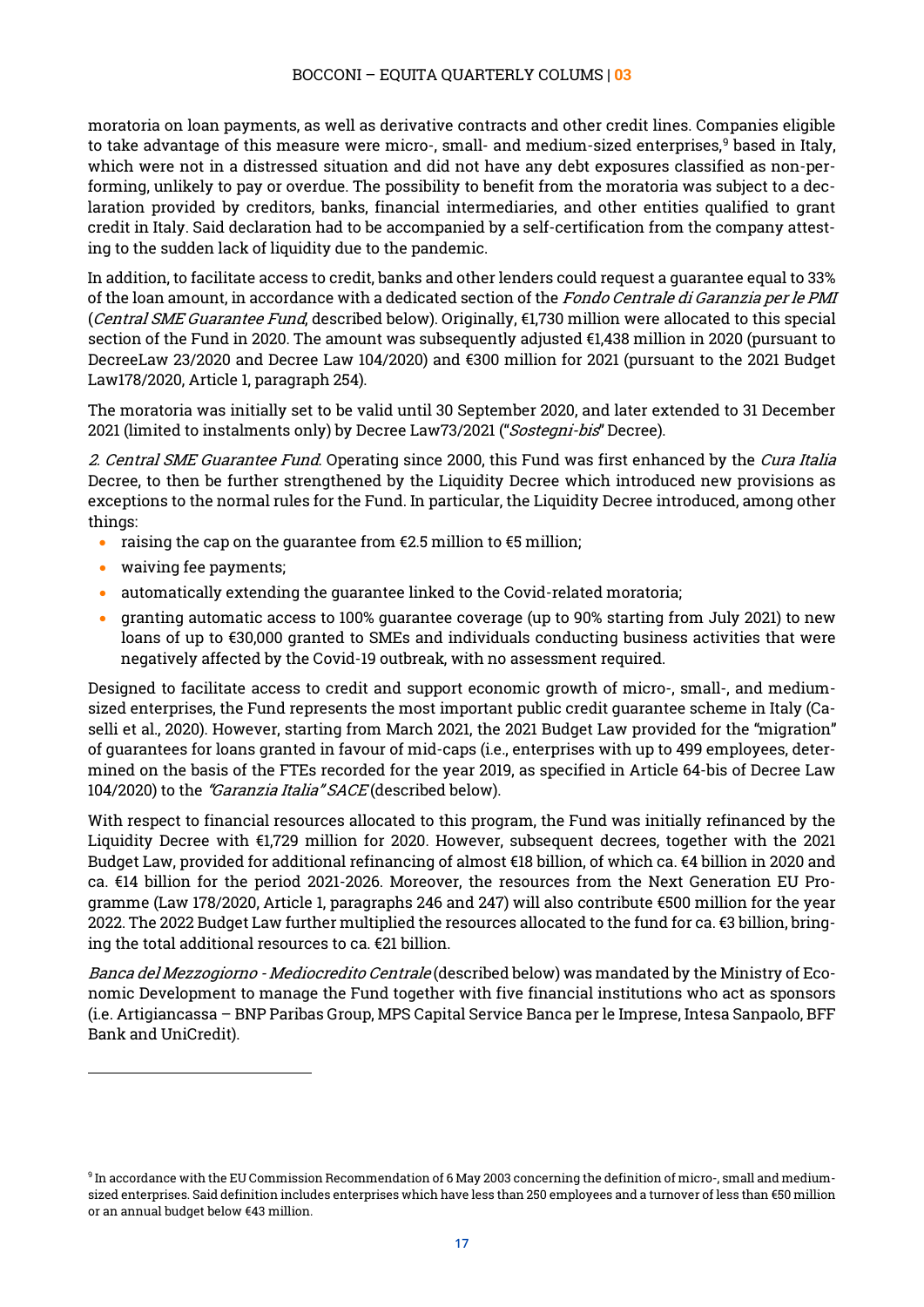The period of validity for these extraordinary provisions (initially set at 2020 year-end) has been extended until 30 June 2022 by the 2022 Budget Law and the "*Milleproroghe" Decree.<sup>[10](#page-17-0)</sup>* 

3. "Garanzia Italia" SACE. Through the Liquidity Decree, the government introduced an additional provision to support businesses through a state guarantee, which is provided by a government-controlled entity, SACE. Originally, SACE was mandated to support the export and internationalization of Italian firms. The Liquidity Decree widened the SACE's mandate to include, inter alia, the possibility to support companies severely impacted by the pandemic, guaranteeing from 70% to 90% of bank loans (the percentage of coverage is inversely proportional to company size). In particular, the SACE Guarantee benefitted SMEs (including self-employed and VAT-registered professionals), provided that they had already made full use of the Central SME Guarantee Fund, if eligible. In this respect, the *Garanzia Italia* acted like a complementary measure to the Central SME Guarantee Fund.

The total budget allocated to the SACE Guarantee was set at a maximum of €200 billion (of which, at least €30 billion was earmarked to support SMEs, including self-employed and VAT-registered professionals).

The validity period of these extraordinary provisions (initially set at 2020 year-end) was extended until 30 June 2022 by the 2022 Budget Law. Public financial institutions played a crucial role as administrators of national credit-support programs on behalf of the government (Anderson et al., 2021). Besides banks, to implement these measures, the Italian government leveraged on the following institutions:

- *MedioCredito Centrale (MCC):* fully owned by the Italian government since 2017 (precisely, by Invitalia<sup>11</sup>) and directly supervised by *Banca d'Italia* under ECB supervisory oversight, it operates mainly to support investment and development in Southern Italy. The MCC aims to facilitate SMEs' access to credit, to foster synergies between credit policies and development initiatives, and to strengthen public interventions in strategic areas.
- SACE: previously owned by Cassa Depositi e Prestiti (CDP) and recently re-acquired by the MEF, it supports Italian companies and SMEs in the process of internationalisation, through financing activities, guarantees to export trade credits, technical assistance, and professional consultancy services, together with the 76% controlled subsidiary *SIMEST.<sup>[12](#page-17-2)</sup>* During 2020, the Liquidity Decree widened the scope of SACE's operations to include, inter alia, the possibility to grant guarantees (i.e. Garanzia Italia) in favour of lenders to facilitate SME access to credit. However, considering the provisions introduced in the Liquidity Decree, 90% of the commitments deriving from SACE's guarantee activity, for non-market risks, are taken on by the State.

The following table summarises the key supporting measures against Covid-19 effects put in place by the Italian government (see Table 2).

<span id="page-17-0"></span><sup>&</sup>lt;sup>10</sup> The *Milleproroghe* Decree set the maximum amount of the guarantee at €5 million, and also made it available for high-risk enterprises (i.e. level 5 of the MCC Valuation Model).

<span id="page-17-1"></span><sup>11</sup>MCC, Annual Report, 2020.

<span id="page-17-2"></span> $12$  Simest is outside of the transaction perimeter involving the sale of SACE from CDP to the MEF.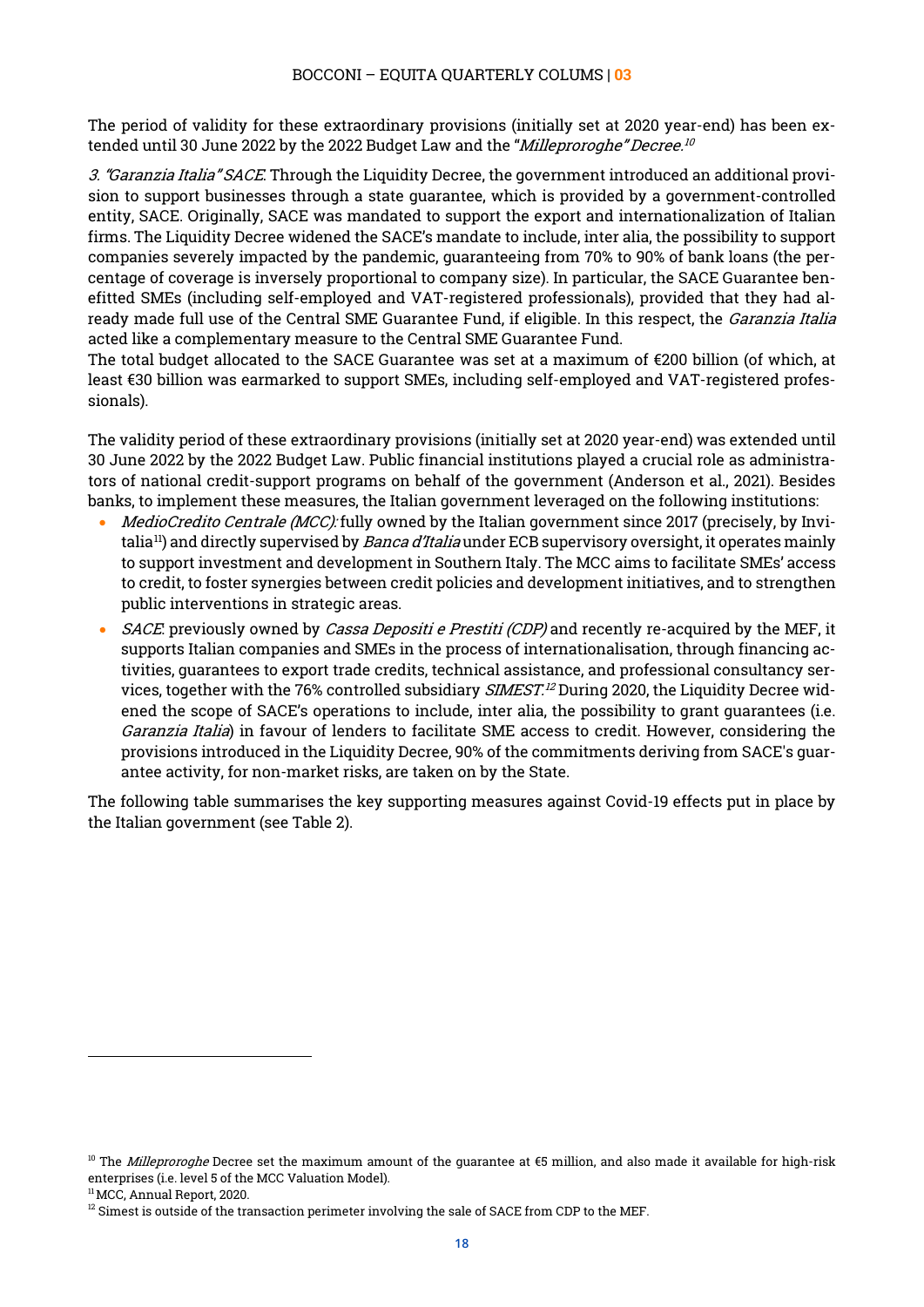Table 2: Key Covid-19 support measures

|                         | <b>Moratoria</b>       | <b>Central SME Guarantee Fund</b>                                                                  | Garanzia Italia                                 |  |
|-------------------------|------------------------|----------------------------------------------------------------------------------------------------|-------------------------------------------------|--|
| <b>Reference Decree</b> | Cura Italia            | Cura Italia, Liquidity;<br>Milleproroghe                                                           | Liquidity                                       |  |
| Implementing<br>body    | Banks/Single entities  | <i>MedioCredito Centrale</i>                                                                       | <b>SACE</b>                                     |  |
| Key contents            | Moratoria loan payment | Public credit guarantee to SMEs                                                                    | Public credit guarantee<br>to large enterprises |  |
| <b>Resources</b>        | n.a.                   | - Additional €1.7 bn moratoria-re-<br>lated<br>- Additional $f(2)$ bn to traditional<br>activities | Up to €200 bn                                   |  |
| <b>Duration</b>         | Ended in December 2021 | Valid until June 2022                                                                              | Valid until June 2022                           |  |

## <span id="page-18-0"></span>**Firepower: the amount of resources deployed to fight the effects of the Covid-19 pandemic**

In order to assess the magnitude of all the above-mentioned measures adopted by the Italian government, it is worthwhile to quantify the resources put in place and assess whether or not they have been effective in curbing bankruptcies.

For the sake of simplicity, this study has considered the three measures described above (i.e moratoria, the Central SME Guarantee Fund and the SACE Guarantee), as these represent the main forms of financing to corporates against the backdrop of the pandemic.

Starting from the moratoria, it is worth highlighting that, compared to other measures, neither the government nor banks have provided any type of new liquidity to companies. The latter instead have leveraged on postponing repayment of selected loans instalments, providing additional comfort for cashflow generation in the short-term. Consequently, the magnitude of this provision has to be measured based on the amount of outstanding loans that received the lenders' approval for the moratoria.

The amount of loans that benefitted from this measure reached ca. €285 billion (of which ca. €182 billion to corporates)[13](#page-18-1) as of December 2020. Requests peaked in 2020 at 2.7 million of applications or notices of moratoria received by lenders (see Figure 13). However, active corporate moratoria stand at ca. €126 billion as of December 2020.

<span id="page-18-1"></span><sup>&</sup>lt;sup>13</sup> Equita estimates based on Task Force, press release, January 2021.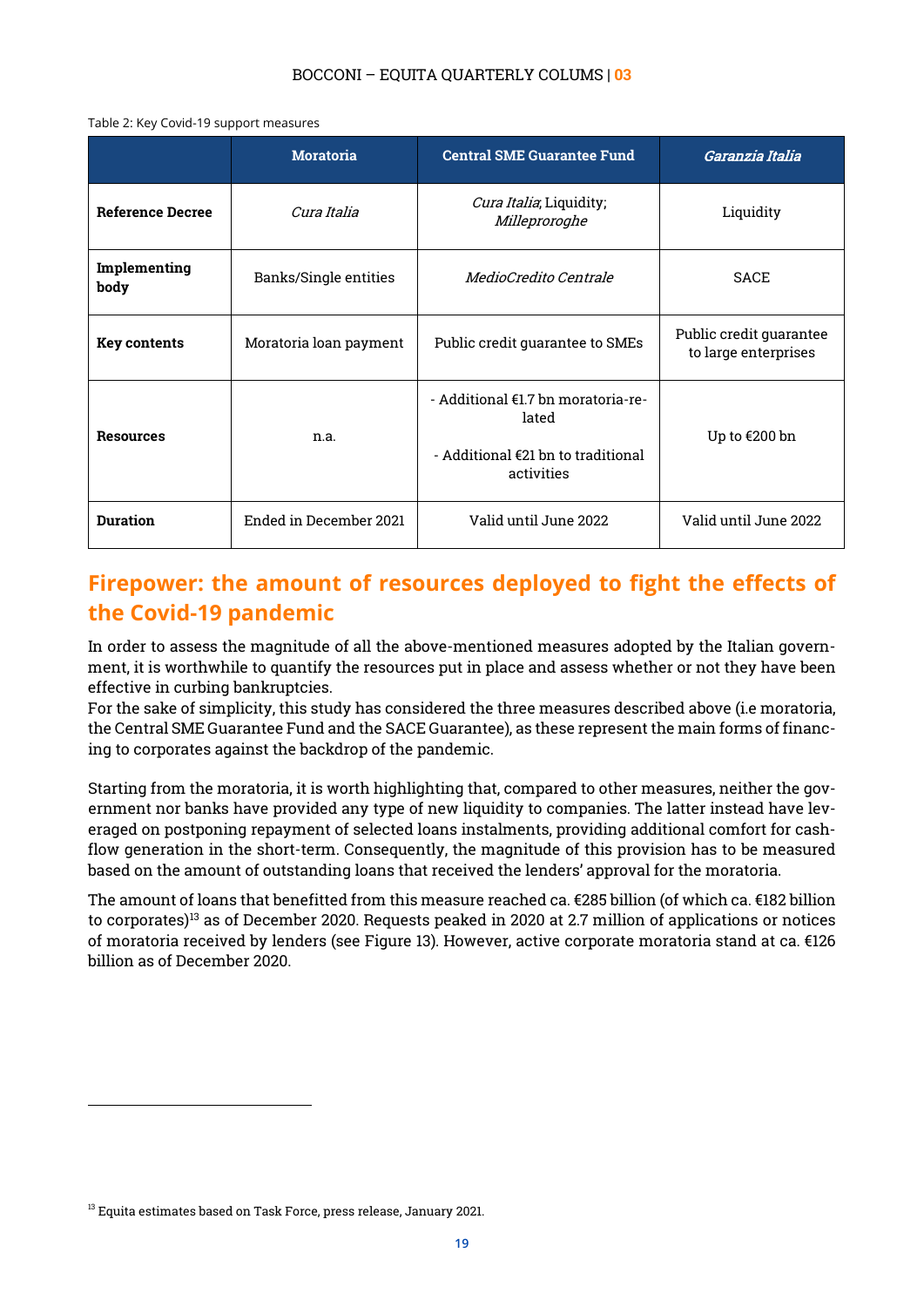#### BOCCONI – EQUITA QUARTERLY COLUMS | **03**





*Source: Task Force, Press Releases (2020-2021)*

In 2020, it is estimated that ca. 95% out of the 2.7 million requests were approved by banks or financial institutions, while only 4% were rejected $14$  by year-end.

As of December 2021, the amount of corporate loans with an active moratoria stood at ca. €36 billion, $^{\rm 15}$  $^{\rm 15}$  $^{\rm 15}$ as most loans expired over time. Therefore, figures show that ca. 20% of the total approved amount to corporates as of December 2020 is still active to date. However, it still represents a significant number considering that all the active moratoria expired in 2021 (no extension provision foreseen in the 2022 Budget Law).

With respect to the Central SME Guarantee Fund, the extraordinary resources granted to enterprises who requested a Covid-related guarantee amounted to over €125 billion[16](#page-19-2) as of December 2020. The total number of approved requests reached ca. €1.6 million and were almost entirely Covid-related (with less than 1% being ordinary requests).

As of December 2021, the amount of guaranteed financing rose by over €65 billion, exceeding €19[017](#page-19-3) billion, with almost 2 million Covid-related approved requests. Furthermore, over €27 billion was deployed based on Article 56 of the *Cura Italia* Decree related to moratoria (almost 700 thousand requests).

As shown in Figure 14, in 2020, the months of May, June and July were the most intense both in terms of requests and value of guaranteed financing (excluding September, which registered an exceptional upsurge in terms of value as it was the latest deadline to submit the request).

<span id="page-19-0"></span><sup>&</sup>lt;sup>14</sup> The remaining 1% was under review by lenders.

<span id="page-19-1"></span><sup>&</sup>lt;sup>15</sup> Equita estimates based on Task Force, press release, January 2022.

<span id="page-19-2"></span><sup>&</sup>lt;sup>16</sup> Central SME Guarantee Fund, Report as of December 2020.

<span id="page-19-3"></span> $17$  Equita estimates based on Task Force, press release, January 2022.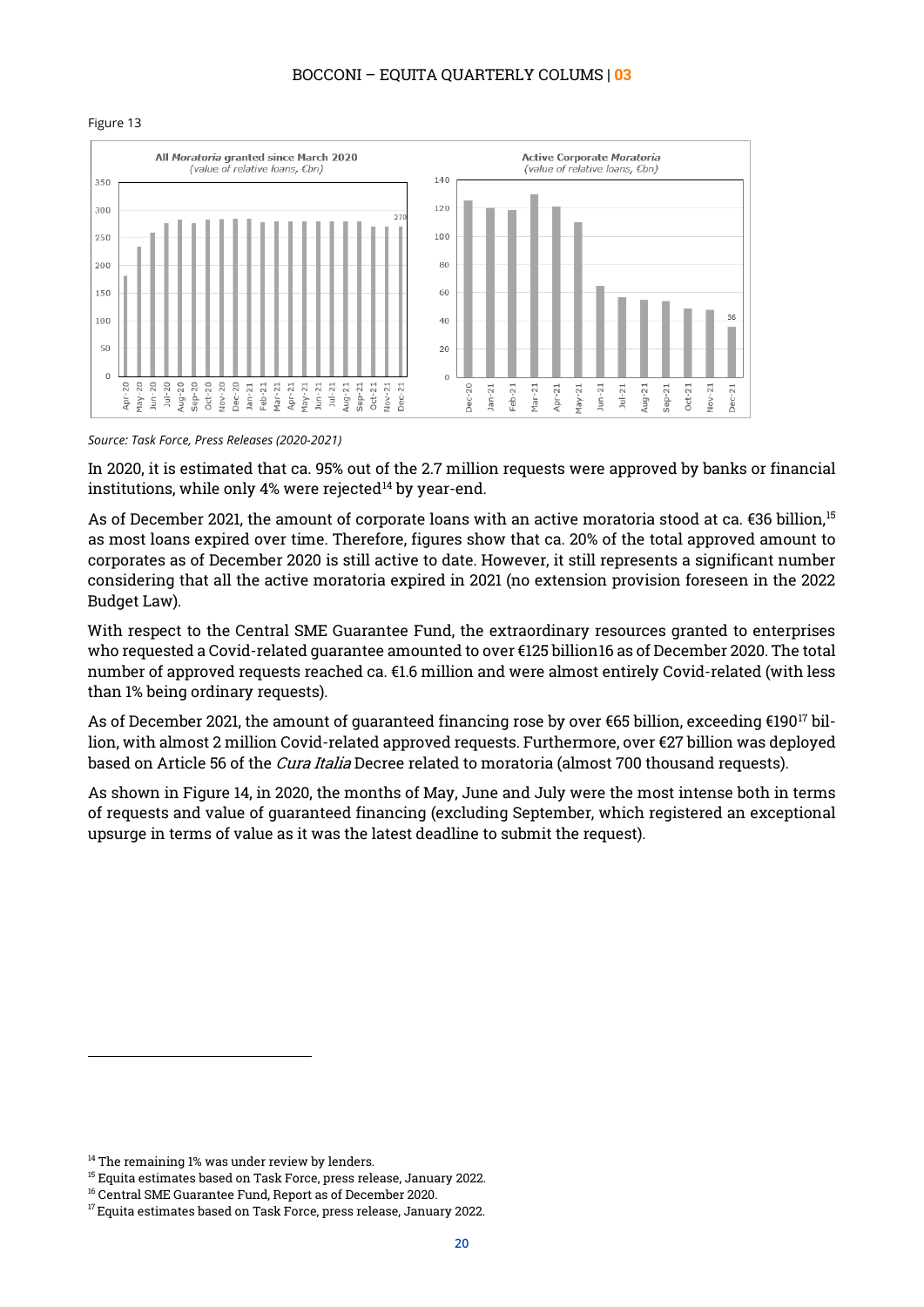

In 2020, the average financing ticket guaranteed by the Fund was  $\epsilon$ 79,000<sup>[18](#page-20-0)</sup> ( $\epsilon$ 288,000 excluding financing of up to €30,000 and moratoria-related guarantees); most of the requests (ca. 86%) were made by micro- and small-sized enterprises. In 2021 instead the average ticket reached 94,000[19](#page-20-1) euro (€196,000 excluding financing of up to €30,000 and moratoria-related guarantees).

With respect to SACE, limiting the new mandate relating to *Garanzia Italia*, the Liquidity Decree set the budget at €200 billion. Yet as of December 2020, the total value of granted loans reached ca. €21 billion, corresponding to approximately 10% of the total firepower, while the total number of guarantees reached 1,410. The biggest guarantees totalled almost €9 billion (i.e., 7 guarantees accounting for 43% of the total value of granted loans as of December 2020), all in favour of large enterprises (i.e., enterprises with over 5,000 employees or a turnover of over €1.5 billion).

As of December 2021, the total value of loans reached ca. €32 billion, corresponding to approximately 16% of the total firepower (again, €200 billion), while the overall number of guarantees surpassed 4,300. The biggest guarantees came to almost €10 billion (i.e., 16 guarantees accounting for 31% of the total value of loans as of December 2021).

*Source: MedioCredito Centrale (2020-2021-2022)*

<sup>18</sup> Central SME Guarantee Fund, Report as of December 2020.

<span id="page-20-1"></span><span id="page-20-0"></span><sup>&</sup>lt;sup>19</sup> Central SME Guarantee Fund, Report as of December 2021.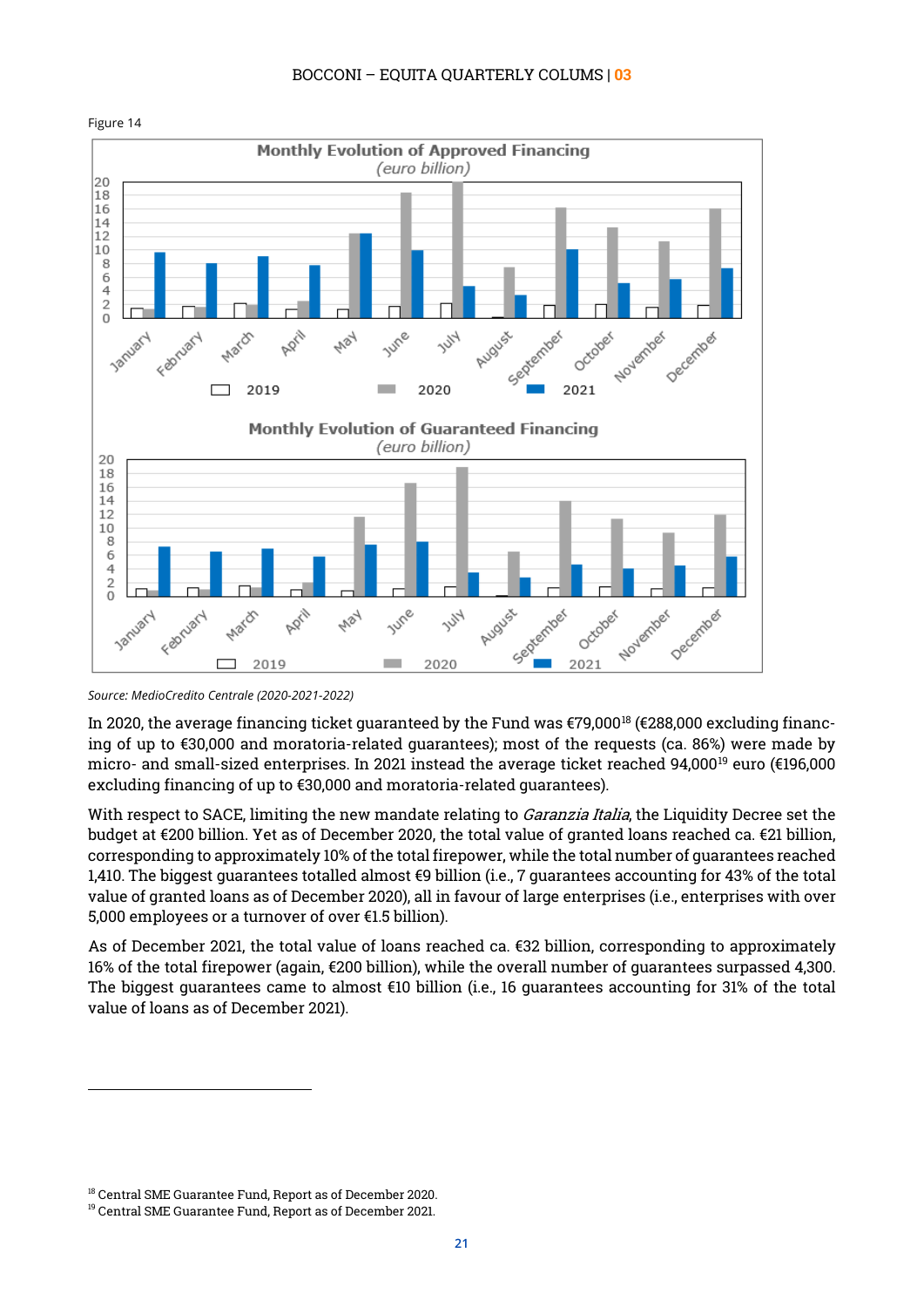In 2020, the majority of guarantees were granted to most the heavily affected industries, such as Automotive and Services, as shown in Figure 15.



#### Figure 15

#### *Source : SACE (2021)*

During the first Covid-19 wave, the moratoria represented the most significant relief measure in terms of capital deployed as well as immediate execution. However, considering the underlying characteristics of this provision, the outstanding amount of corporate loans benefitting from moratoria decreases over time due to the progressive maturing of debt or the voluntary decision of companies to resume ordinary repayments. Thus, as of today, the amount of loans backed by the Central SME Guarantee Fund represents the biggest portion of outstanding Covid-related resources deployed in favour of enterprises (ca. 75% of total).

To summarise, the total outstanding value of resources deployed since the outbreak of the pandemic to support the liquidity of Italian enterprises through the above-mentioned relief measures stood at a value close to €260 billion as of December 2021, as shown in Table 3.Table 3: Summary of outstanding resources deployed

| l€M                                                          |      | <b>Dec-20 Dec-21</b> |
|--------------------------------------------------------------|------|----------------------|
| Amount of loans with active <i>moratoria</i>                 | 126  | -36                  |
| Amount of quaranteed financing (Central SME Guarantee Fund)* | -125 | 190                  |
| Amount of quaranteed financing (SACE)                        | 21   | -32                  |
| Total outstanding resources                                  | -272 | 258                  |

\*The amount excludes resources deployed as per provisions in Article 56 of the Decreto Cura Italia (Moratoria) for ca. €27 billion

*Source: Equita estimates based on Task Force press releases (2021-2022)*

Considering that widespread corporate defaults have not materialized yet (Orlando and Rodano, 2022), it is safe to assume that these measures have been effective to date in preventing, at least partially, a credit crunch for enterprises. This is especially true for small- and medium-sized companies, which structurally depend on bank credit.

However, policy makers as well as banks should now focus their efforts on the feared "cliff effect": shortterm rescue measures such as the moratoria will no longer be effective, while no medium/long-term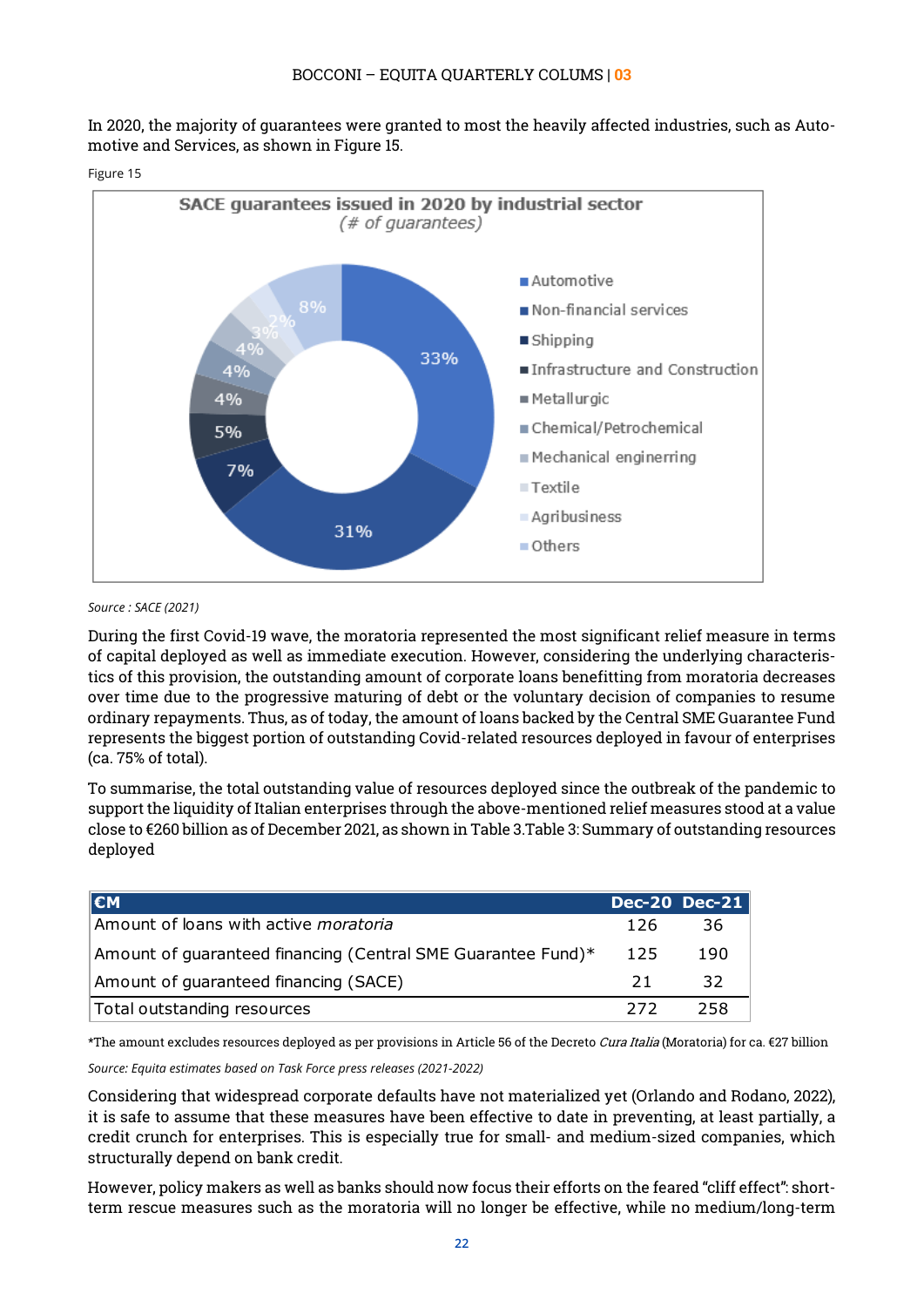provisions have been considered yet. Therefore, there is a concrete risk of a spike in the rate of defaults in 2022 and 2023, especially among SMEs. This risk is exacerbated by the recent simultaneous rise in inflation, higher energy prices, the outbreak of the Ukraine-Russia war and a less accommodating monetary policy by the ECB, all factors pointing to a future interest rate hike.

## <span id="page-22-0"></span>**Going forward: timing is crucial**

The need for a major financial recovery measure is emerging in the government agenda. The new 2022 Budget Law together with the *Milleproroghe* Decree provide a gradual phasing-out from current measures to ensure smooth recovery for enterprises hit by the pandemic. In particular, the new Budget Law calls for the extension of the public guarantee scheme together with the re-introduction of a commission in favour of MCC based on the internal rating system. (Riskier companies would pay a higher commission in order to obtain a guarantee.) Access requirements to credit would also be tightened slightly. However, there seems to be a mismatch between the resources that could be available to large enterprises compared to SMEs.

On one hand, large enterprises are backed by sufficient forms of public aid (e.g. Enterprise Safeguard Fund; GID Fund<sup>[20](#page-22-1)</sup>; *Patrimonio Rilancio*) to finance and support the hoped-for recovery.

On the other hand, public support to SMEs seems insufficient: current measures are temporary (e.g. Central SME Guarantee Fund, Garanzia Italia, Moratoria) at least until a proper recovery package has been formulated.

Therefore, despite government measures, an increase in newly deteriorated inflow to banks' balance sheets is expected, mainly driven by small and medium-sized enterprises.

Despite the complexity of the current market conditions, it is estimated that the amount of new NPE inflows deriving from loans backed by the above-mentioned Covid-related measures will stand in a range of  $\epsilon$ 24 to  $\epsilon$ 30 billion over the period 2022-2024, with default rates around 330 – 370 bps on average<sup>[21](#page-22-2)</sup> (see Table 4).

Table 4: Expected new NPE inflows related to Covid-19 relief measures

| New Covid-related NPE $(\mathbf{CM}   \mathcal{Y}_0)$ | 2022E     | <b>2023E</b>                                    | <b>2024E</b> | <b>Total 22-24E</b> |
|-------------------------------------------------------|-----------|-------------------------------------------------|--------------|---------------------|
| Default rate                                          |           | $4.0\% - 4.3\%$ $3.3\% - 3.7\%$ $2.6\% - 3.0\%$ |              | $3.3\% - 3.7\%$     |
| <b>Expected Loss</b>                                  | $10 - 12$ | $8 - 10$                                        | $6 - 8$      | $24 - 30$           |

*Source: Equita estimates based on market consensus*

Despite the unprecedented impact of the pandemic on Italian enterprises, default rates are expected to be limited compared to record-high levels recorded during the sovereign debt crisis (ca. 7.5% in 2012 according to ABI-Cerved). However, an uptick in default rates is expected compared to recent years.

It must be pointed out that the basic assumption behind default estimates is that banks will not take in consideration any renegotiation: if banks are backed by a strong public guarantee, they will be physiologically inclined to disregard any renegotiation or restructuring proposal aimed at recovering NPEs with a less favourable timeframe or conditions, as opposed to collecting funds directly from SACE or MCC (Leuzzi and Rinaldi, 2021). Furthermore, with respect to MCC-backed loans, it is not structurally

<sup>&</sup>lt;sup>20</sup> Fund dedicated to large enterprises in financial distress

<span id="page-22-2"></span><span id="page-22-1"></span> $21$  Estimates based on market consensus (i.e. Banca Ifis, ABI-Cerved Outlook)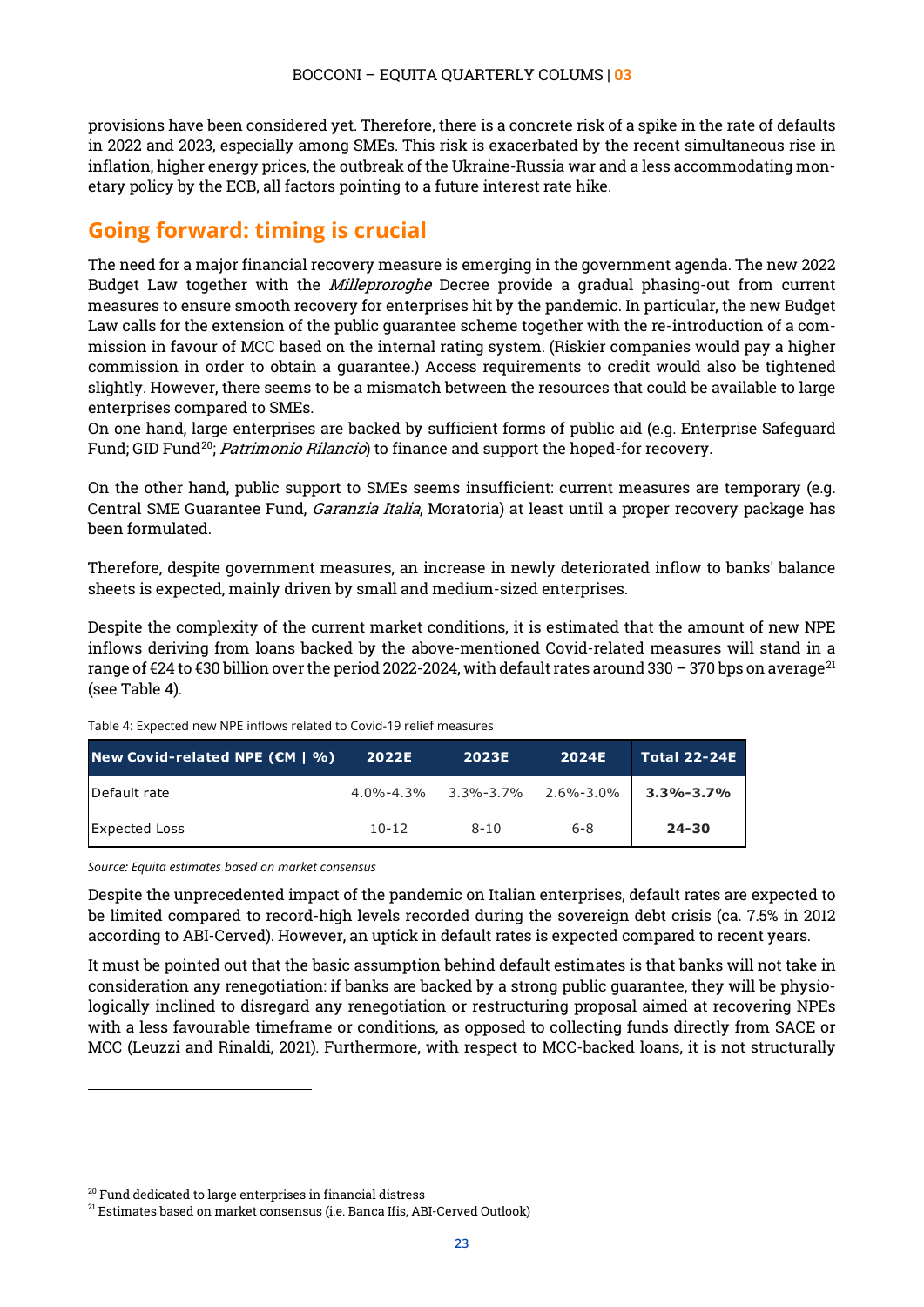possible to renegotiate the timeframe beyond what is already provided by the temporary framework. Thus, it is important to formulate new and dedicated solutions in order to avoid defaults.

A feasible solution would be to leverage on servicers which would proactively manage credits backed by public guarantee that are likely to show signals of worsening. Banks would sell their loans backed by state guarantees to dedicated SPVs in exchange for senior and junior notes issued by the latter, $^{22}$  $^{22}$  $^{22}$  which would consequently start proactive credit management, including renegotiating the repayment schedule or eventually new financing to ensure business continuity while avoiding, or at least postponing, the liquidation of the state guarantees in favour of banks. This proactive approach would indeed prevent banks from requesting guarantee payments for NPE exposure, which would then be passed to MCC and Agenzia delle Entrate for the recovery of the amounts in question. Given the wider range of instruments available to the servicer industry compared to the *Agenzia delle Entrate*, the proactive management of troubled cases would result in a limited loss for public finances and, ultimately, of taxpayers' money.

Furthermore, in case of persistent financial distress of the debtor, servicers nominated by the government would start a restructuring process with the goal of achieving a "best-effort" recovery, which would include the liquidation of the State guarantees upfront to avoid the temporary timeframe and eventually extend the repayment schedule, thus ensuring that the whole economic system would benefit from the future cash-flows generated by the debtor.

The above-mentioned solution would benefit both the government and enterprises: on one hand, the Italian government would maximise the chances of credit recovery throughout servicers and avoid the intervention of the Agenzia delle Entrate; on the other hand, it would ensure the business continuity of enterprises through a smoother recovery as companies' counterparties would be represented by servicers instead of the Agenzia delle Entrate.

To summarise, given the current context, timing is crucial: a gradual phase-out would ensure that enterprises with good continuity prospects would survive despite the effect of the pandemic, while at the same time limiting the survival of zombie companies (Velimukhametova, 2019) with targeted measures. In this respect, the servicing industry would play a crucial role in bringing about an overall derisking of the financial system, which would in turn benefit all the involved parties while ensuring continuity of SMEs.

Furthermore, an important role will be played by the National Recovery and Resilience Plan (NRRP), which represents an unprecedented stimulus package. Italy is the top beneficiary in absolute terms of the Next Generation EU funds. Specifically: the RRF (Recovery and Resilience Facility) alone guarantees €191.5 billion to be used in the period 2021-26 (of which €68.9 billion in non-repayable grants and €122.6 billion in loans). In addition to the RRF, the government has allocated an extra €30 billion (1.5% of GDP) through an additional budget deviation.

The investment boost from the NRRP, if resources are efficiently spent and accompanied by growthenhancing reforms, could help recover lost ground on productivity compared to other European countries. It is clear that the development of more liquid, easy-to-access and competitive capital markets is crucial, given the fundamental role played by equity and debt fundraising in relaunching macroeconomic recovery.

<span id="page-23-0"></span> $22$  Servicers would physiologically pay banks an amount higher than the guaranteed portion of the loan in order to encourage banks to sell those credits. For example, in case of a 80% state guarantee, servicers could pay an amount equal to 85% of the total credit: banks would then receive senior notes in exchange for the guaranteed portion (e.g. 80%), while the remaining percentage (e.g. 5%) would be conferred in exchange for junior or mezzanine notes.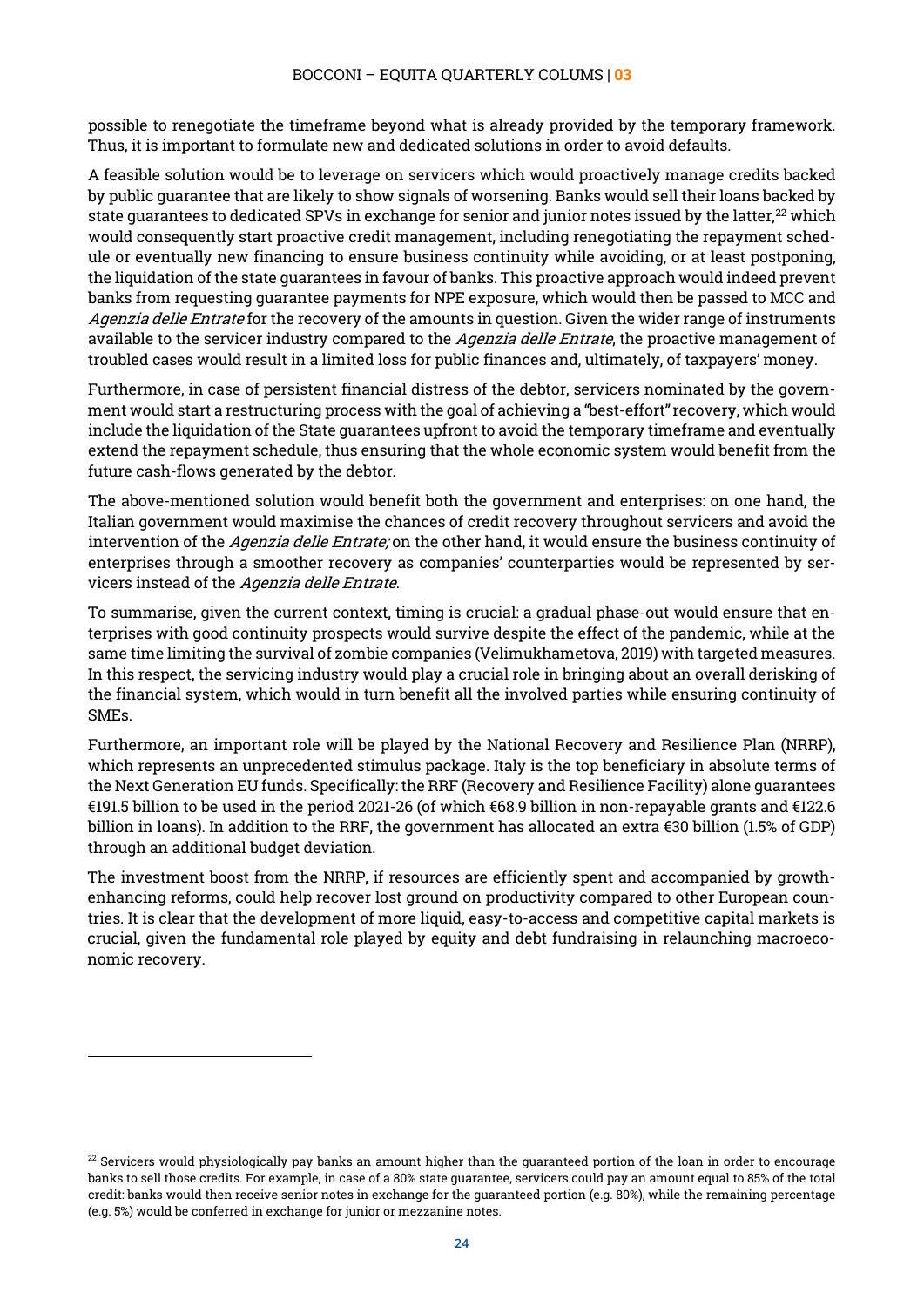## <span id="page-24-0"></span>**References**

Acharya, V. V., Crosignani, M., Eisert, T., & Eufinger, C. (2020). Zombie credit and (dis-) inflation: evidence from Europe (No. w27158). National Bureau of Economic Research.

Acharya, V. V., Lenzu, S., & Wang, O. (2021). Zombie lending and policy traps (No. w29606). National Bureau of Economic Research.

Adalet McGowan, M., Andrews, D., & Millot, V. (2018). The walking dead? Zombie firms and productivity performance in OECD countries. Economic Policy, 33(96), 685-736.

AFME (2021). Recapitalising EU businesses post COVID-19 - How equity and hybrid markets instruments can drive recovery. January.

Anderson, J., Papadia, F., and Véron, N. (2021), Covid-19 credit-support programmes in Europe's five largest economies, Working Paper 03/2021, Bruegel.

Andrews, D., & Petroulakis, F. (2019). Breaking the shackles: Zombie firms, weak banks and depressed restructuring in Europe. Working Paper.

Banca d'Italia (2021), Annual Report 2020.

Banca d'Italia (2021), Banche e Moneta: serie nazionali, 2020-2021-2022.

Banca d'Italia (2021), De Mitri, S., De Socio, A., Nigro, V., Pastorelli, S., Questioni di Economia e Finanza: occasional papers, Financial support measures and credit to firms during the pandemic.

Banca d'Italia (2021), Report on financial stability 2021.

Banca IFIS (2021), NPL transaction market and servicing industry: Forecast 2021-2023, Market Watch NPL, September Update.

Banerjee, R., & Hofmann, B. (2018). The rise of zombie firms: causes and consequences. BIS Quarterly Review September.

Banerjee, R., & Hofmann, B. (2020). Corporate zombies: Anatomy and life cycle. Working Paper.

Bargagli Stoffi, F., Riccaboni, M., & Rungi, A. (2020). Machine Learning for Zombie Hunting. Firms' Failures and Financial Constraints. Working Paper.

Blattner, L., Farinha, L., & Rebelo, F. (2019). When losses turn into loans: The cost of undercapitalized banks. Working Paper.

Brunnermeier, M., & Krishnamurthy, A. (2020). Corporate debt overhang and credit policy. Brookings Papers on Economic Activity, 2020(2), 447-502.

Caballero, R. J., Hoshi, T., & Kashyap, A. K. (2008). Zombie lending and depressed restructuring in Japan. American Economic Review, 98(5), 1943-77.

Carletti, E., Oliviero, T., Pagano, M., Pelizzon, L., & Subrahmanyam, M. G. (2020). The COVID-19 shock and equity shortfall: Firm-level evidence from Italy. The Review of Corporate Finance Studies, 9(3), 534-568.

Caselli, S., Corbetta, G., Rossolini, M. and Vecchi, V. (2020), The Central Guarantee Fund and the effects on SMEs, Bocconi University, SDA Bocconi Insights.

Central SME Guarantee Fund (2021), Report as of December 2020.

Central SME Guarantee Fund (2022), Report as of December 2021.

Cerved-ABI (2022), Outlook su crediti deteriorati.

Crouzet, N., & Tourre, F. (2021). Can the cure kill the patient? Corporate credit interventions and debt overhang. Working paper.

De Mitri, S., De Socio, A., Nigro, A. and Pastorelli, S. (2021), Relazione Annuale Banca d'Italia, Le misure di sostegno finanziario e il credito alle imprese durante la pandemia, Banca d'Italia.